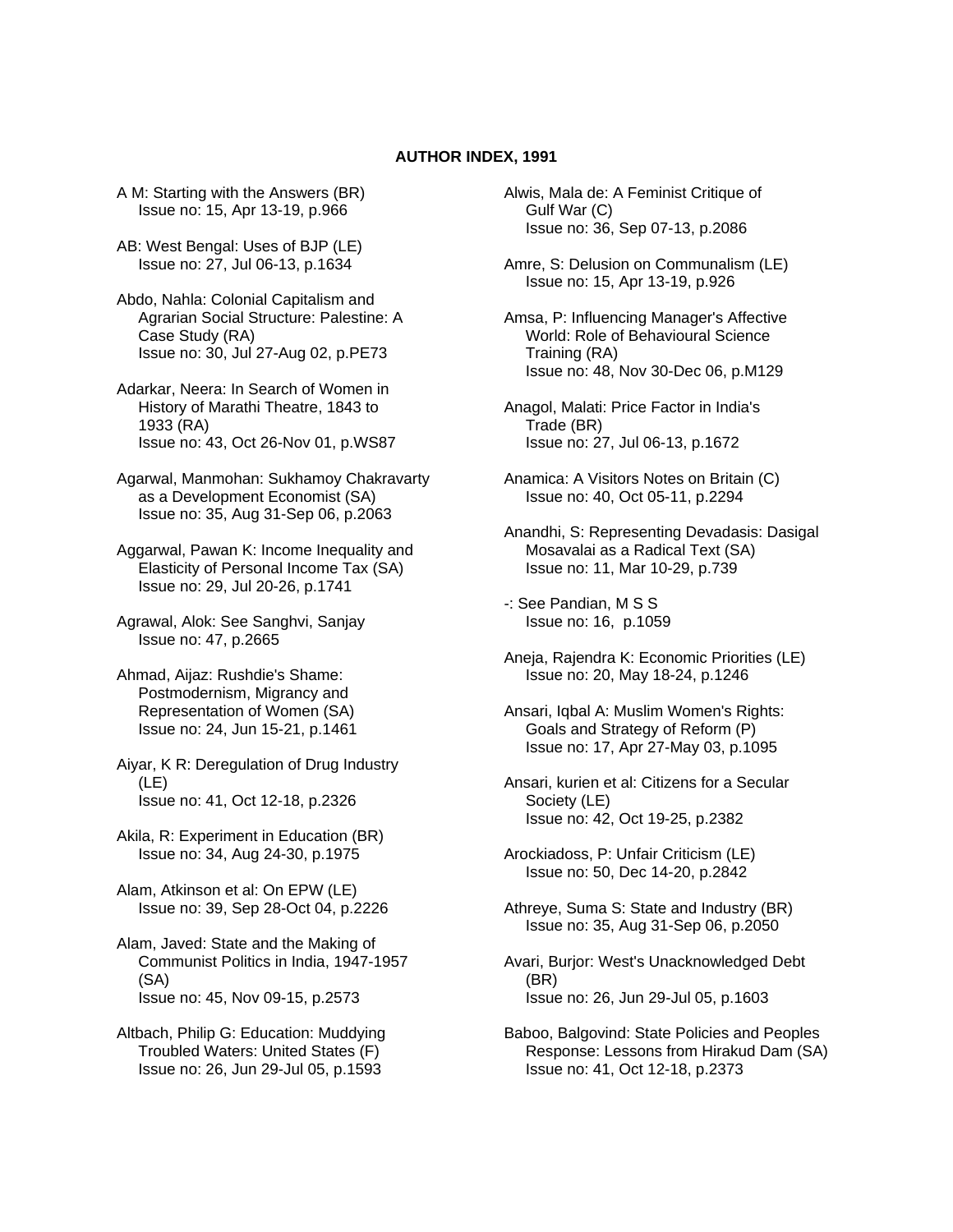Bagchi, Amiya Kumar: From a Fractured Compromise to a Democratic Consensus: Planning and Political Economy in Post-Colonial India (SA) Issue no: 11, Mar 10-29, p.611

Bal, Arun: Drug Industry: Crying Wolf Again (C) Issue no: 34, Aug 24-30, p.1963

Balagoapal, K: Perception and Presentation: A Telugu Film on Naxalites (C) Issue no: 29, Jul 20-26, p.1727

- -: Two Missing Women of Karimnagar (F) Issue no: 05, Feb 02-08, p.201
- -: Post-Chundur and Other Chundurs (C) Issue no: 42, Oct 19-25, p.2399
- -: Meham in Nandyal (C) Issue no: 46, Nov 16-22, p.2609

Balagopal, K and G Haragopal: A Portend (LE) Issue no: 52, Dec 28-31, p.3023

- Balakrishnan, Pulapre: Current Deficit and Its `Malcontents': A Consideration in Balance of Payments Adjustment (P) Issue no: 07, Feb 16-22, p.353
- -: Money, Output and Price Level (SA) Issue no: 24, Jun 15-21, p.1472
- Balasubrahmanyan, Vimal: Right to Smoke (F) Issue no: 08, Feb 23-Mar 01, p.420
- -: Needle, Thread and drudgery (C) Issue no: 30, Jul 27-Aug 02, p.1788
- -: Deja Vu (BR) Issue no: 47, Nov 23-29, p.2690
- -: Of Frogs, Dams and Tigers (C) Issue no: 50, Dec 14-20, p.2860
- Ballard, Roger: Kashmir Crisis: View from Mirpur (SA) Issue no: 09, Mar 02-09, p.513
- Bandyopadhyay, D: Grassroots Justice: Law, System and People (C) Issue no: 39, Sep 28-Oct 04, p.2240

Bandyopadhyay, R: Education for an Enlightened Society: A Review (SA) Issue no: 07, Feb 16-22, p.359

-: Indian Management Education: Need for a Constructive Debate (RA) Issue no: 48, Nov 30-Dec 06, p.M118

Bandyopadhyay, Sandip: Metro Workers Fight Retrenchment (F) Issue no: 07, Feb 16-22, p.347

Banerjee, A K: Looking Back (C) Issue no: 30, Jul 27-Aug 02, p.1791

Banerjee, Rangan: Models for Energy Planning (BR) Issue no: 17, Apr 27-May 03, p.1101

- -: Defendus: Towards Evolving a Rational Energy Policy (D) Issue no: 44, Nov 02-08, p.2539
- Banerjee, Sumanta: 'Hindutva': Ideology and Social Psychology (P) Issue no: 03, Jan 19-25, p.97
- -: Complexities of Organising Rural Poor (BR) Issue no: 45, Nov 09-15, p.2569
- Banerji, Arun: Wanted a Report with a Touch of Class (C) Issue no: 41, Oct 12-18, p.2337
- -: Transfers and De-Industrialisation (LE) Issue no: 49, Dec 07-13, p.2778

Bang, Abhay: Vitamin A and Childhood Mortality: The New Magic Pill? (C) Issue no: 38, Sep 21-27, p.2187

- Bannerji, Himani: Fashioning a Self: Educational Proposals for and by Women in Popular Magazines in Colonial Bengal (RA) Issue no: 43, Oct 26-Nov 01, p.WS50
- Bapat, Meera: Enumeration with Peoples Participation (BR) Issue no: 41, Oct 12-18, p.2355
- -: Enumeration with Peoples Participation (BR) Issue no: 41, Oct 12-18, p.2355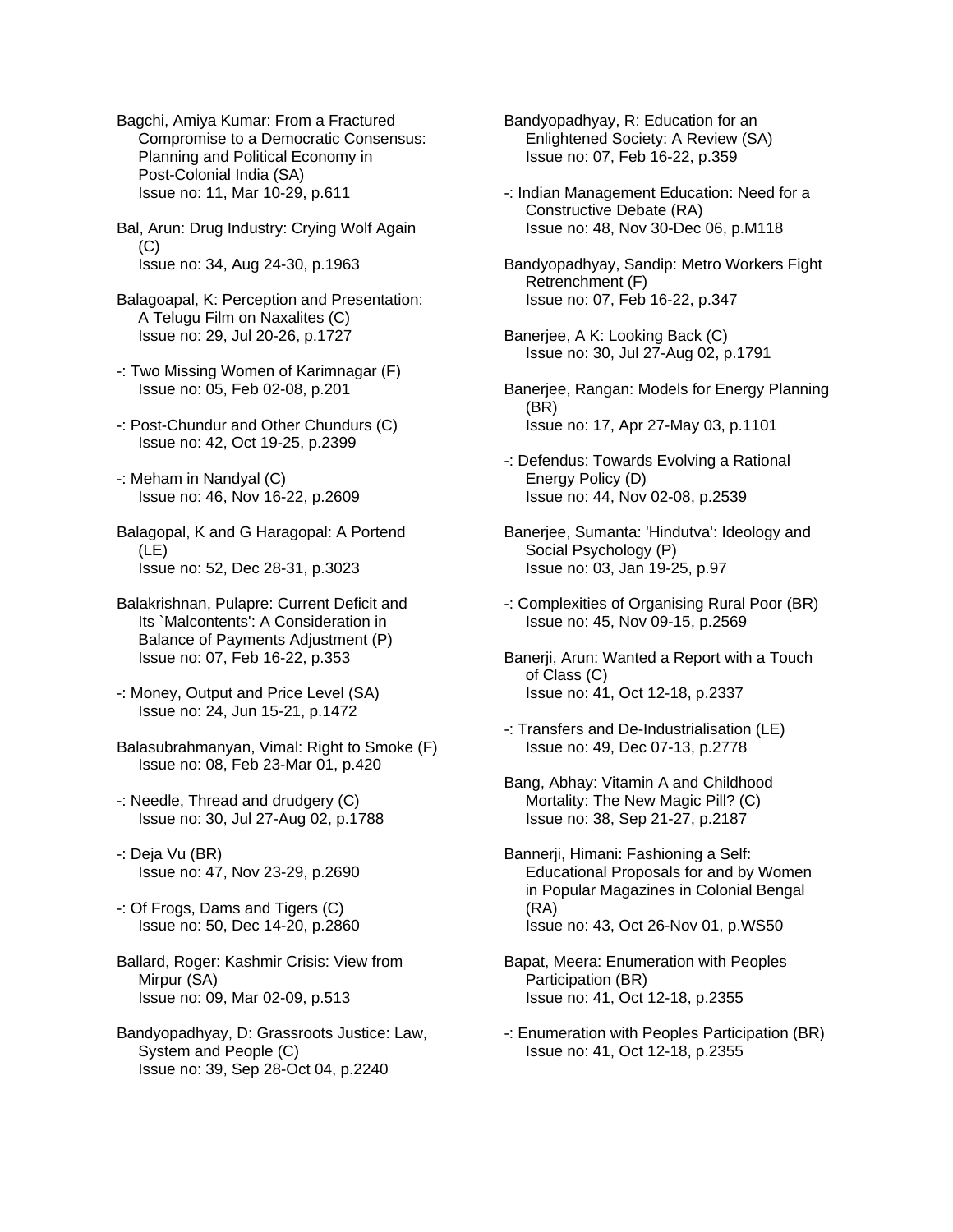Bardhan, Pranab: Avoidable Tragedy of the Left in India (P) Issue no: 42, Oct 19-25, p.2408

Barman, R B and D Ray: Monitoring Budget Deficits through Time Series Models (SA) Issue no: 13, Mar 30-Apr 05, p.847

Barua, Samir K; Jayanth R Varma and R Venkiteswaran: A Regulatory Framework for Mutual Funds (RA) Issue no: 21, May 25-30, p.M55

Baskaran, S Theodore: Music for the Masses: Film Songs of Tamil Nadu (SA) Issue no: 11, Mar 10-29, p.755

Basu, Kaushik: Budget in the Time of Change: Reflections on Restructuring (SA) Issue no: 35, Aug 31-Sep 06, p.2053

Basu, Sreemay: Urban Building: System Constraints in Calcutta (C) Issue no: 31, Aug 03-10, p.1844

Baviskar, Amita: Narmada `Sangharsh Yatra': States Response and Its Consequences (F) Issue no: 09, Mar 02-09, p.477

Bergman, David: Bangladesh's Opening for a New Beginning (SA) Issue no: 07, Feb 16-22, p.382

Beteille, Andre: Distributive Justice and Institutional Well-Being (SA) Issue no: 11, Mar 10-29, p.591

Bhaduri, Amit: Economics of Perestroika (RA) Issue no: 14, Apr 06-12, p.889

-: Academic Fraud (LE) Issue no: 20, May 18-24, p.1246

Bharti, Indu: Survival against Heavy Odds: Bihar (F) Issue no: 03, Jan 19-25, p.91

-: Freeing the Ganga Waters (F) Issue no: 05, Feb 02-08, p.211

-: Centre against Bihar: Bihar (F) Issue no: 13, Mar 30-Apr 05, p.822 -: Death in Coal Mafia's Den: Bihar (F) Issue no: 17, Apr 27-May 03, p.1091

-: Bihar's Dams, Tribals' Woes (F) Issue no: 22, Jun 01-08, p.1385

-: Lok Sabha Elections: Message from Bihar (C) Issue no: 33, Aug 17-23, p.1895

-: Fighting the Irrigation Mafia in Bihar (C) Issue no: 38, Sep 21-27, p.2185

Bharucha, Rustom: Politics of Indigenous Theatre: Kanhailal in Manipur (SA) Issue no: 11, Mar 10-29, p.747

Bhaskar, V: Export Promotion, Exchange Rates and Commodity Prices (SA) Issue no: 20, May 18-24, p.1277

Bhatt, V V: On Improving Effectiveness and Efficiency of Financial System in India (SA) Issue no: 41, Oct 12-18, p.2367

Bhattacarya, Nikhilesh; Prafulla Chakraborty and Ashok Rudra: How Do the Poor Survive? (SA) Issue no: 07, Feb 16-22, p.373

Bhattacharji, Sukumari: Economic Rights of Ancient Indian Women (SA) Issue no: 09, Mar 02-09, p.507

Bhattacharya, Abhijit: See Gidadhubli, R G Issue no: 25, p.1525

Bhattacharya, B B and Arup Mitra: Excess Growth of Tertiary Sector (D) Issue no: 22, Jun 01-08, p.1423

Bhattacharya, B B: Macro Imbalances, Stabilisation Programme and Union Budget (SA) Issue no: 34, Aug 24-30, p.2005

Bhattacharya, Kaushik: Gulf War: A Different View (F) Issue no: 14, Apr 06-12, p.881

Bhattacharya, Pradip: Women in Ancient India (LE) Issue no: 24, Jun 15-21, p.1426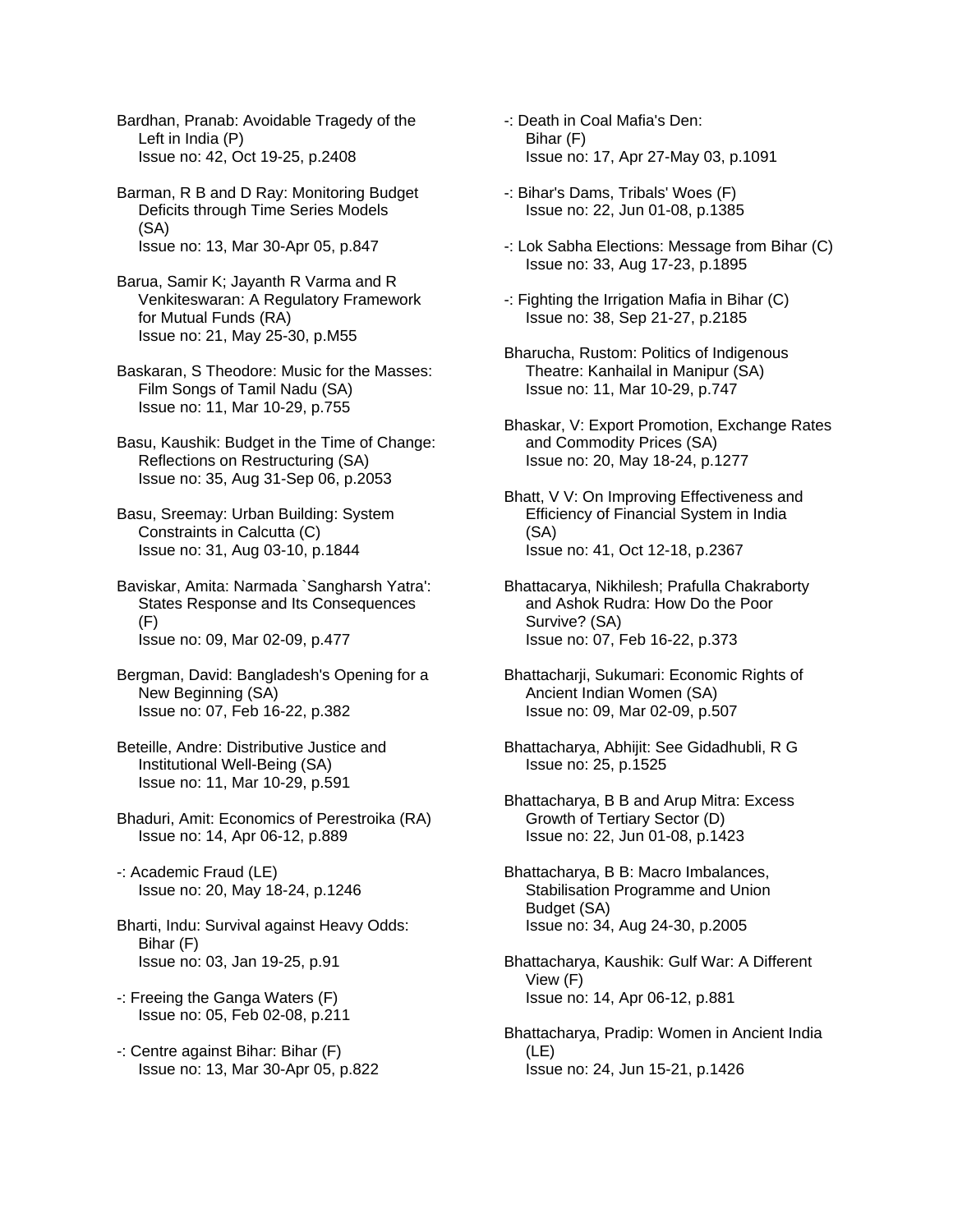Bhattacharya, Sabyasachi: Colonial Power and Micro-Social Interactions: Nineteenth Century India (SA) Issue no: 22, Jun 01-08, p.1399

Bhattacharyya, P K: Rise and Decline of Sankaradeva's Vaishnavism in Fifteenth and Sixteenth Centuries (SA) Issue no: 17, Apr 27-May 03, p.1115

Bhattacharyya, S K: Optimising Customer Service in Telecom Operations: Beyond Holding Companies and Protocorporations (SA) Issue no: 25, Jun 22-28, p.1545

Bhowmik, Sharit K: Small Growers to Prop up Large Plantations: Tea Industry (C) Issue no: 30, Jul 27-Aug 02, p.1789

-: Is a Worker's Sector Viable? (C) Issue no: 50, Dec 14-20, p.2854

Bidinger, P D et al: Consequences of Mid-1980s Drought: Longitudinal Evidence from Mahbubnagar (RA) Issue no: 39, Sep 28-Oct 04, p.A105

Bilgrami, Akeel: Nation, Community and Naipaul's India (RA) Issue no: 33, Aug 17-23, p.1907

Bishnoi, T R: Data System for Khadi and Village Industries: An Evaluation (P) Issue no: 24, Jun 15-21, p.1452

Biswas, Anirban: Reservation and CPI(M) (LE) Issue no: 05, Feb 02-08, p.186

-: Left Front and Left Intellectuals (LE) Issue no: 21, May 25-30, p.1306

BM: Chance to Break with the Eighties: New Delhi (F) Issue no: 16, Apr 20-26, p.1023

-: Charade of Preparing the Eighth Plan (F) Issue no: 18, May 04-10, p.1140

-: Fund-Bank's Grand Design for India: New Delhi (C) Issue no: 27, Jul 06-13, p.1647

-: Smell of Surrender: New Delhi (C) Issue no: 29, Jul 20-26, p.1723

- -: Towards Neo-Colonial Dependency: New Delhi (C) Issue no: 31, Aug 03-10, p.1837
- -: Charade of Plan Making: New Delhi (C) Issue no: 35, Aug 31-Sep 06, p.2037
- -: Sell-Out in GATT Negotiations: New Delhi (C) Issue no: 40, Oct 05-11, p.2285
- -: Home Truths from Carla Hills: New Delhi  $(C)$ Issue no: 42, Oct 19-25, p.2395
- -: Message from Bangkok: New Delhi (C) Issue no: 45, Nov 09-15, p.2553
- -: Delusions of Mass Support: New Delhi (C) Issue no: 49, Dec 07-13, p.2796
- Bowonder, B and Sunil Mani: Government Policy and Industrial Development: Case of Indian Computer Manufacturing Industry (RA) Issue no: 08, Feb 23-Mar 01, p.M7

Byerlee, Derek: See Sidhu, D S Issue no: 52, p.A159

Callinicos, A T: Reflections on the Revolutions in Russia (SA) Issue no: 51, Dec 21-27, p.2943

Chaitanya, Krishna: Manipuri's Thwarted Claim for Recognition (C) Issue no: 29, Jul 20-26, p.1725

-: Child labour among Digaru Mishimis of Arunachal Pradesh (C) Issue no: 36, Sep 07-13, p.2084

- -: Another `Naxalite' Killed in Police Custody (C) Issue no: 39, Sep 28-Oct 04, p.2247
- -: Social Justice, Bihar Style (C) Issue no: 46, Nov 16-22, p.2612
- -: Myth of Minimum Wages in Unorganised Sector: Bihar (C) Issue no: 50, Dec 14-20, p.2858
- -: Government's Discrimination against Women Teachers: Bihar (C) Issue no: 51, Dec 21-27, p.2925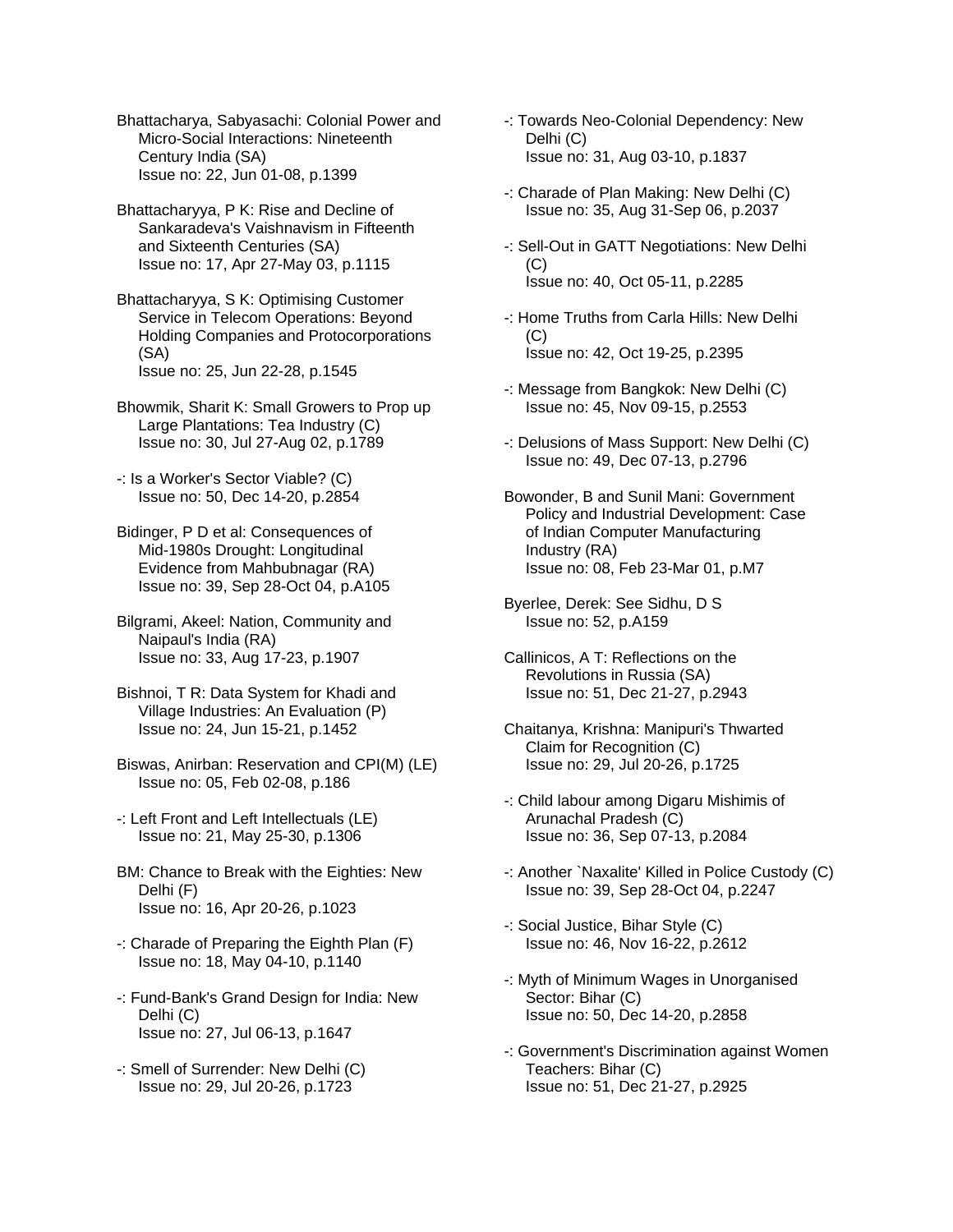Chakrabarti, Snigdha and Ashok Rudra: Industrial Retardation (D) Issue no: 35, Aug 31-Sep 06, p.2068

- Chakrabarty, Dipesh: Rethinking Working-Class History (D) Issue no: 17, Apr 27-May 03, p.1117
- -: History as Critique and Critique(s) of History (SA) Issue no: 37, Sep 14-20, p.2162
- Chakraborty, Prafulla: See Bhattacarya, Nikhilesh Issue no: 07,p.373
- Chakravarti, Anand and Ashok Rudra: On EPW (LE) Issue no: 47, Nov 23-29, p.2654
- Chanda, P Sita: Birthing Terrible Beauties: Feminisms and Womens Magazines (RA) Issue no: 43, Oct 26-Nov 01, p.WS67

Chandhoke, Neera: Indigenous Social Science (D) Issue no: 21, May 25-30, p.1357

- -: The Post-Colonial City (P) Issue no: 50, Dec 14-20, p.2868
- Chandra, Khanna et al: Protesting Gulf War (LE) Issue no: 08, Feb 23-Mar 01, p.390
- Chandra, Nirmal Kumar: Growth of Foreign Capital and Its Importance in Indian Manufacturing (SA) Issue no: 11, Mar 10-29, p.679
- Chandra, Pandey et al: On EPW (LE) Issue no: 48, Nov 30-Dec 06, p.2718
- Chandrasekhar, C P: See Sen, Abhijit Issue no: 11, p.655
- Chathukulam, Jos: Panchayati Raj in Kerala: Tortuous Road (F) Issue no: 04, Jan 26-Feb 01, p.161
- Chatterji, Rakhahari: Not Darkness Alone (BR) Issue no: 06, Feb 09-15, p.288
- Chattopadhyay, Basudeb: See Das, Suranjan: Issue no: 03, p.129

Chattopadhyay, Manabendu and Sanat Kumar Maity: Structural Change in Composition of Foodgrains Production (RA) Issue no: 13, Mar 30-Apr 05, p.A39

- Chattopadhyay, Paresh: Economic Content of Socialism in Lenin: Is It the Same as in Marx? (RA) Issue no: 04, Jan 26-Feb 01, p.PE2
- Chaturvedi, Devendra N: See Kelkar, Vijay L Issue no: 37, p.2153
- Chaudhuri, Himavat: Non-Jat Lal (LE) Issue no: 17, Apr 27-May 03, p.1066
- Chen, Marty: Poverty, Women's Status and Fertility (BR) Issue no: 52, Dec 28-31, p.2996
- Chhatrapati, A C: Edible Oil Policy: Skewed Design (D) Issue no: 26, Jun 29-Jul 05, p.1632
- Chopra, Pran: Foreign Policy in a Changing World (SA) Issue no: 14, Apr 06-12, p.911
- Chossudovsky, Michel: Global Poverty and New World Economic Order (SA) Issue no: 44, Nov 02-08, p.2527
- Choudhary, Kameshwar: BJP's Changing View of Hindu-Muslim Relations (C) Issue no: 33, Aug 17-23, p.1901
- -: Anatomy of the Special Marriage Act (C) Issue no: 52, Dec 28-31, p.2981
- Clairmonte, Frederick F: Global Services: Shifting Galaxy of Imperialism (F) Issue no: 08, Feb 23-Mar 01, p.421
- -: Makings of an Imperial Presidency (F) Issue no: 14, Apr 06-12, p.883
- -: A Saddam May Go, but Saddams Must Remain (C) Issue no: 29, Jul 20-26, p.1734
- -: Crippling of BCCI: A Study in Finance Capital (C) Issue no: 35, Aug 31-Sep 06, p.2045
- -: Death of a Media Baron (C) Issue no: 50, Dec 14-20, p.2865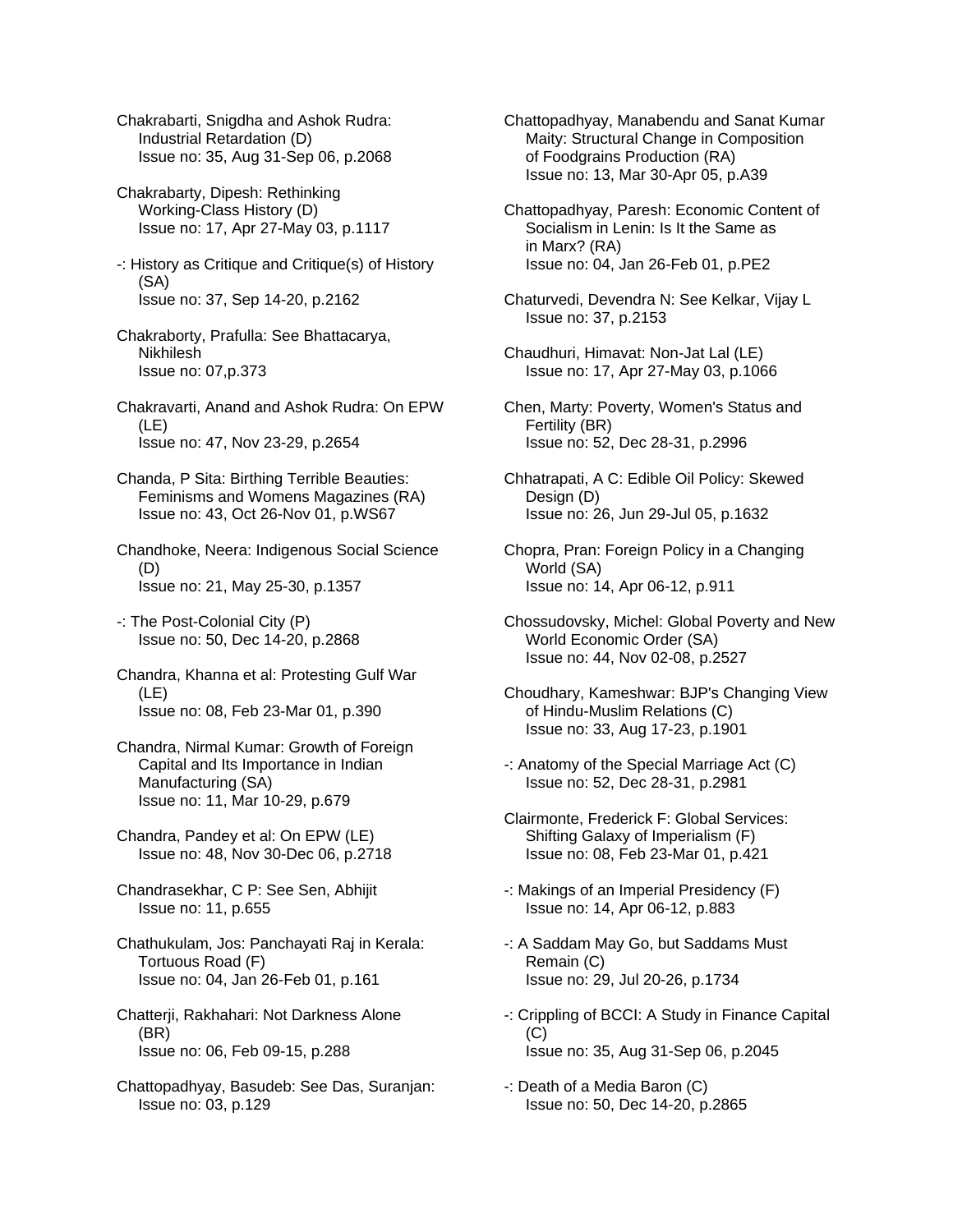Coats, Warren and Deena Khatkhate: Money and Monetary Policy in LDCs in the 1990s (SA) Issue no: 25, Jun 22-28, p.1538

Costa, G C da: External Debt of Developing Countries: Crisis of Growth (SA) Issue no: 08, Feb 23-Mar 01, p.433

Crook, Nigel: See Ramasubban, Radhika Issue no: 38, p.2216

- Custers, Peter: Gulf Crisis and World Economy (F) Issue no: 01, Jan 05-12, p.23
- -: Women's Labour in Japanese Economy (SA) Issue no: 22, Jun 01-08, p.1415
- D'Mello, Bernard: Public Sector and the Public Interest (BR) Issue no: 03, Jan 19-25, p.107
- -: Technology in Third World (BR) Issue no: 19, May 11-17, p.1212
- -: Indo-Soviet Trade and Technology Transfer (BR) Issue no: 29, Jul 20-26, p.1740

D'Souza, J B: Will Bombay Have a Plan?: Irrelevance of Planners and Their Plans (SA) Issue no: 20, May 18-24, p.1289

D'Souza, Victor S: Roots of Present Communal Crisis (P) Issue no: 21, May 25-30, p.1333

Damodaran, A: Tragedy of the Commons and Comedy of Common Property Resources (SA) Issue no: 38, Sep 21-27, p.2213

Dandekar, Guha et al: On EPW (LE) Issue no: 44, Nov 02-08, p.2490

Dandekar, V M: Making Right to Work Fundamental (SA) Issue no: 11, Mar 10-29, p.697

-: Reform of Higher Education (SA) Issue no: 46, Nov 16-22, p.2631

Dar, Madhav K: See Kelkar, Vijay L Issue no: 37, p.2153

Das Gupta, Malabika: Land Alienation among Tripura Tribals (SA) Issue no: 36, Sep 07-13, p.2113

Das, Sujit K: Academic Definitions, Pointless Prescriptions (D) Issue no: 14, Apr 06-12, p.923

Das, Suranjan and Basudeb Chattopadhyay: Rural Crime in Police Perception: A Study of Village Crime Note Books (SA) Issue no: 03, Jan 19-25, p.129

- Das, Victor: Bihar Teachers Struggle for Rights (F) Issue no: 01, Jan 05-12, p.22
- -: Forests and Tribals of Jharkhand (F) Issue no: 06, Feb 09-15, p.275
- -: Assault on Dam Oustees (LE) Issue no: 26, Jun 29-Jul 05, p.1570
- Das, Vidhya: Bilateral Funding and Women's Empowerment (D) Issue no: 22, Jun 01-08, p.1424

Dasgupta, Nandini: Capital, State and Petty Trading in Calcutta (SA) Issue no: 30, Jul 27-Aug 02, p.1799

Dasgupta, Punyapriya: East Timor, India and Self-Determination (C) Issue no: 51, Dec 21-27, p.2931

Datta, Bhabatosh: A History of the Times (BR) Issue no: 50, Dec 14-20, p.2875

-: A History of the Times (BR) Issue no: 50, Dec 14-20, p.2875

Datta, Pradip K: VHP's Ram at Ayodhya: Reincarnation through Ideology and Organisation (SA) Issue no: 44, Nov 02-08, p.2517

Desai, V Ashok: A Panorama of Polemics (BR) Issue no: 18, May 04-10, p.1156

Desarda, H M: Bane of Mushrooming Sugar Factories: Maharashtra (F) Issue no: 15, Apr 13-19, p.949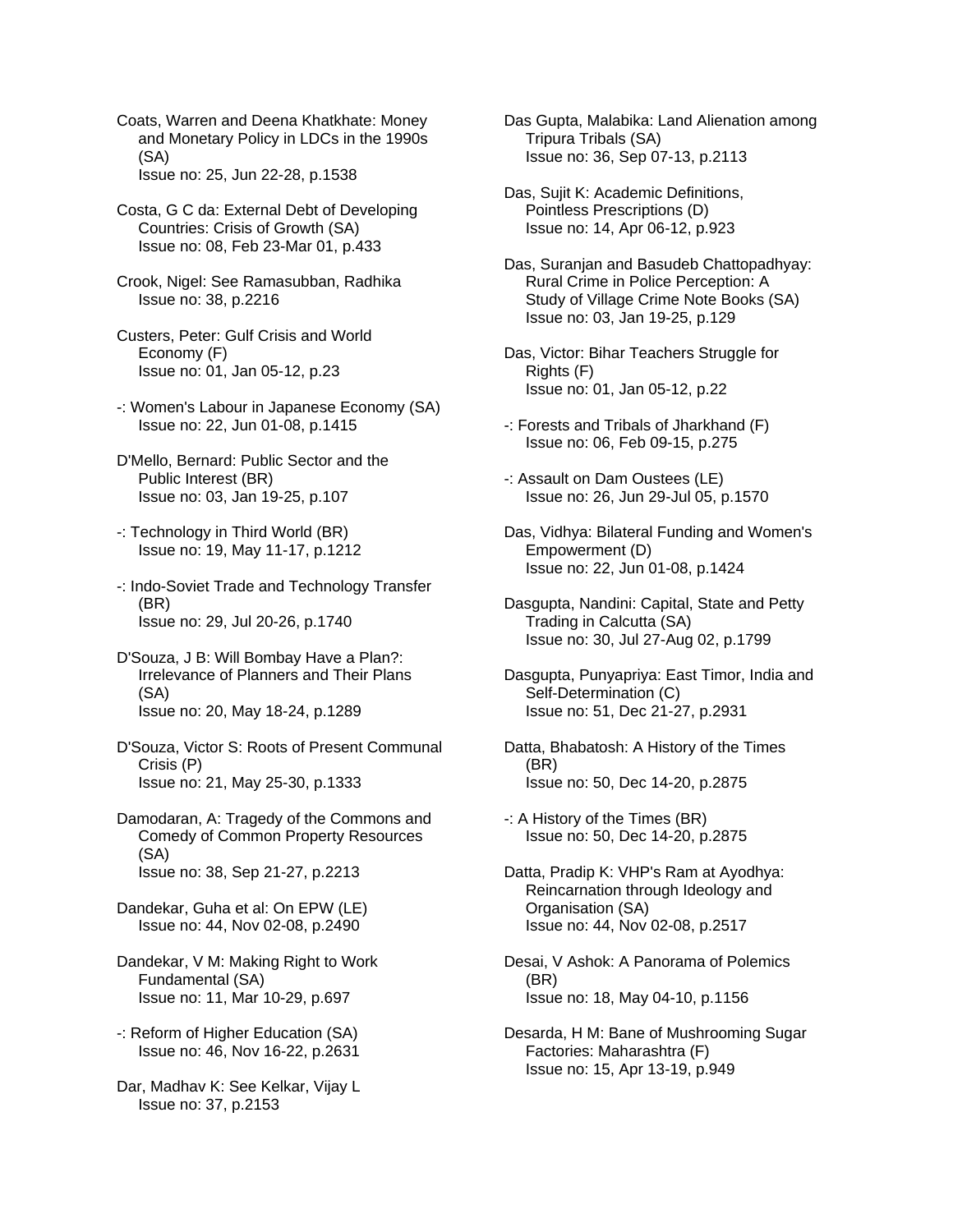- Deshpande, G P: Modern History and Unmodern Minds: Maharashtra (C) Issue no: 27, Jul 06-13, p.1653
- -: Towards Ethnoliterature? (BR) Issue no: 43, Oct 26-Nov 01, p.2471
- Deshpande, J V: The Loyalty Test: Maharashtra (F) Issue no: 04, Jan 26-Feb 01, p.159
- -: Misreading Militant Hinduism (D) Issue no: 13, Mar 30-Apr 05, p.851
- -: Tinkering with Higher Education (F) Issue no: 20, May 18-24, p.1258
- -: Boom in Teaching-Shops: Maharashtra (C) Issue no: 30, Jul 27-Aug 02, p.1787
- Deshpande, S H: A Matter of Definitions (D) Issue no: 17, Apr 27-May 03, p.1120
- Deva, Satya : Issues in Development (BR) Issue no: 07, Feb 16-22, p.355
- Dewani, M D: Unreal Rupee-Rouble Rate (F) Issue no: 01, Jan 05-12, p.21
- Dhanagare, D N: Social Costs of Modern Farming (BR) Issue no: 13, Mar 30-Apr 05, p.829
- Dharma Kumar: Hegemonised! (LE) Issue no: 31, Aug 03-10, p.E22
- -: On EPW (LE) Issue no: 52, Dec 28-31, p.3023
- Dharmalingam, A: Agrarian Structure and Population in India: A Selective Survey (RA) Issue no: 26, Jun 29-Jul 05, p.A46
- Dhawan, B D: Developing Groundwater Resources: Merits and Demerits (P) Issue no: 08, Feb 23-Mar 01, p.425
- -: Benefit-Cost of Tehri Dam Project: A Review Analysis (P) Issue no: 35, Aug 31-Sep 06, p.2047
- Dhawan, Harish: Landlord-Police Nexus in Bihar (LE) Issue no: 16, Apr 20-26, p.1006
- Divatia, V V: Structure of Indian Economy: As Seen from CSOs Input-Output Tables (SA) Issue no: 19, May 11-17, p.1235
- Diwan, Romesh: Against IMF Loan (LE) Issue no: 30, Jul 27-Aug 02, p.1770
- DN: Inter-Imperialist Contradictions behind Gulf War (F) Issue no: 17, Apr 27-May 03, p.1093
- -: Gandhi, Ambedkar and Separate Electorates Issue (F) Issue no: 21, May 25-30, p.1328
- -: Kashmir and India (C) Issue no: 34, Aug 24-30, p.1959
- -: Japan: From Industry to Finance (C) Issue no: 42, Oct 19-25, p.2406
- -: Managing Labour in Japan (C) Issue no: 46, Nov 16-22, p.2617
- -: Export-led Disasters (C) Issue no: 48, Nov 30-Dec 06, p.2738
- -: Creation of Debt (BR) Issue no: 50, Dec 14-20, p.2876
- Dogra, Bharat: Elections: Violence against Poor (F) Issue no: 22, Jun 01-08, p.1378
- -: Significant Victory on Minimum Wages (C) Issue no: 31, Aug 03-10, p.1841
- -: Remembering Paash (C) Issue no: 38, Sep 21-27, p.2190
- -: Destructive Mega Projects: Fate of Experts Opinion (C) Issue no: 40, Oct 05-11, p.2292
- -: Chattisgarh People's Movement after Niyogi (C) Issue no: 43, Oct 26-Nov 01, p.2457
- Dreze, Jean and Haris Gazdar: War, Sanctions and Human Well-Being in Iraq (C) Issue no: 50, Dec 14-20, p.2866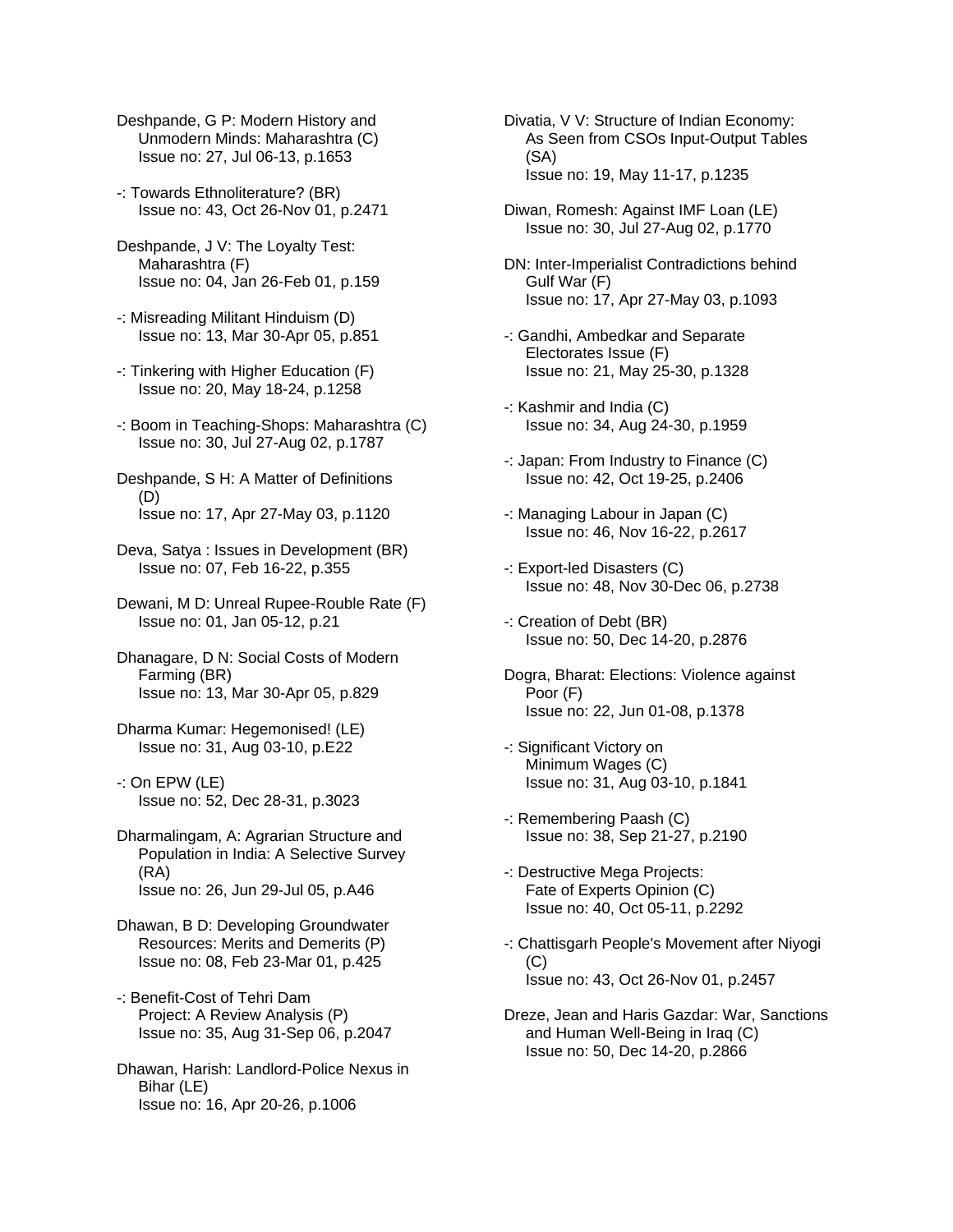Dutta, Sangeeta: Charlotte Bronte and the Women Question (SA) Issue no: 40, Oct 05-11, p.2311

Emadi, Hafizullah: State, Modernisation and Rebellion: US-Soviet Politics of Domination of Afghanistan (SA) Issue no: 04, Jan 26-Feb 01, p.176

Engineer, Asghar Ali: The Bloody Trail: Ramjanmabhoomi and Communal Violence In  $UP(F)$ Issue no: 04, Jan 26-Feb 01, p.155

- -: Making of the Hyderabad Riots (F) Issue no: 06, Feb 09-15, p.271
- -: Remaking Indian Muslim Identity (P) Issue no: 16, Apr 20-26, p.1036
- -: Press on Ayodhya Kar Seva (F) Issue no: 20, May 18-24, p.1263
- -: Lok Sabha Elections and Communalisation of Politics (C) Issue no: 27, Jul 06-13, p.1649
- -: Communal Riots before, during and after Lok Sabha Elections (C) Issue no: 37, Sep 14-20, p.2135
- -: Provocative and Subversive (BR) Issue no: 45, Nov 09-15, p.2571

Issue no: 39, Sept 28, p.2230

- Eshag, Eprime: Successful Manipulation of Market Forces: Case of South Korea 1961-78 (SA) Issue no: 11, Mar 10-29, p.629
- Farooqui, Amar: Colonial Get-Away (BR) Issue no: 50, Dec 14-20, p.2874
- Frank, Andre Gunder: Economic Ironies in World Politics: A Sequel to Political Ironies in World Economy (RA) Issue no: 30, Jul 27-Aug 02, p.PE93
- Gandhi, Anuradha: Suppression of Cultural Expression in Maharashtra (F) Issue no: 13, Mar 30-Apr 05, p.817
- Ganguly, Hemanga: Market Intervention and Edible Oil Prices (D) Issue no: 45, Nov 09-15, p.2595

Gazdar, Haris: See Dreze, Jean Issue no: 50, p.2866

- Geetha, V: Gender and Political Discourse (D) Issue no: 07, Feb 16-22, p.387
- -: The Grand Opera Unfolds: Tamil Nadu (F) Issue no: 19, May 11-17, p.1204
- Geetha, V and S V Rajadurai: Dravidian Politics: End of an Era (F) Issue no: 26, Jun 29-Jul 05, p.1591
- -: Caste Tensions (LE) Issue no: 50, Dec 14-20, p.2842
- George, J: Political Economy of Health in Third World (D) Issue no: 08, Feb 23-Mar 01, p.452
- Ghosh, Arun: International Economic Disorder: An Action Programme for the South (F) Issue no: 01, Jan 05-12, p.15
- -: Eighth Plan: Challenges and Opportunities-I  $(F)$ Issue no: 03, Jan 19-25, p.79
- -: Eighth Plan: Challenges and Possibilities-II: Directional Changes (F) Issue no: 04, Jan 26-Feb 01, p.151
- -: Eighth Plan: Challenges and Possibilities-III: Employment, Core of the Plan (F) Issue no: 05, Feb 02-08, p.197
- -: Eighth Plan: Challenges and Possibilities-IV: Balance of Payments (F) Issue no: 06, Feb 09-15, p.263
- -: Eighth Plan: Challenges and Opportunities-V: Energy: Overall Scenario, Rural Energy, Renewable Sources and Oil and Natural Gas (F) Issue no: 07, Feb 16-22, p.331
- -: Eighth Plan: Challenges and Opportunities-VI: Energy: Coal, Electricity, Energy Conservation and Demand Management (F) Issue no: 08, Feb 23-Mar 01, p.405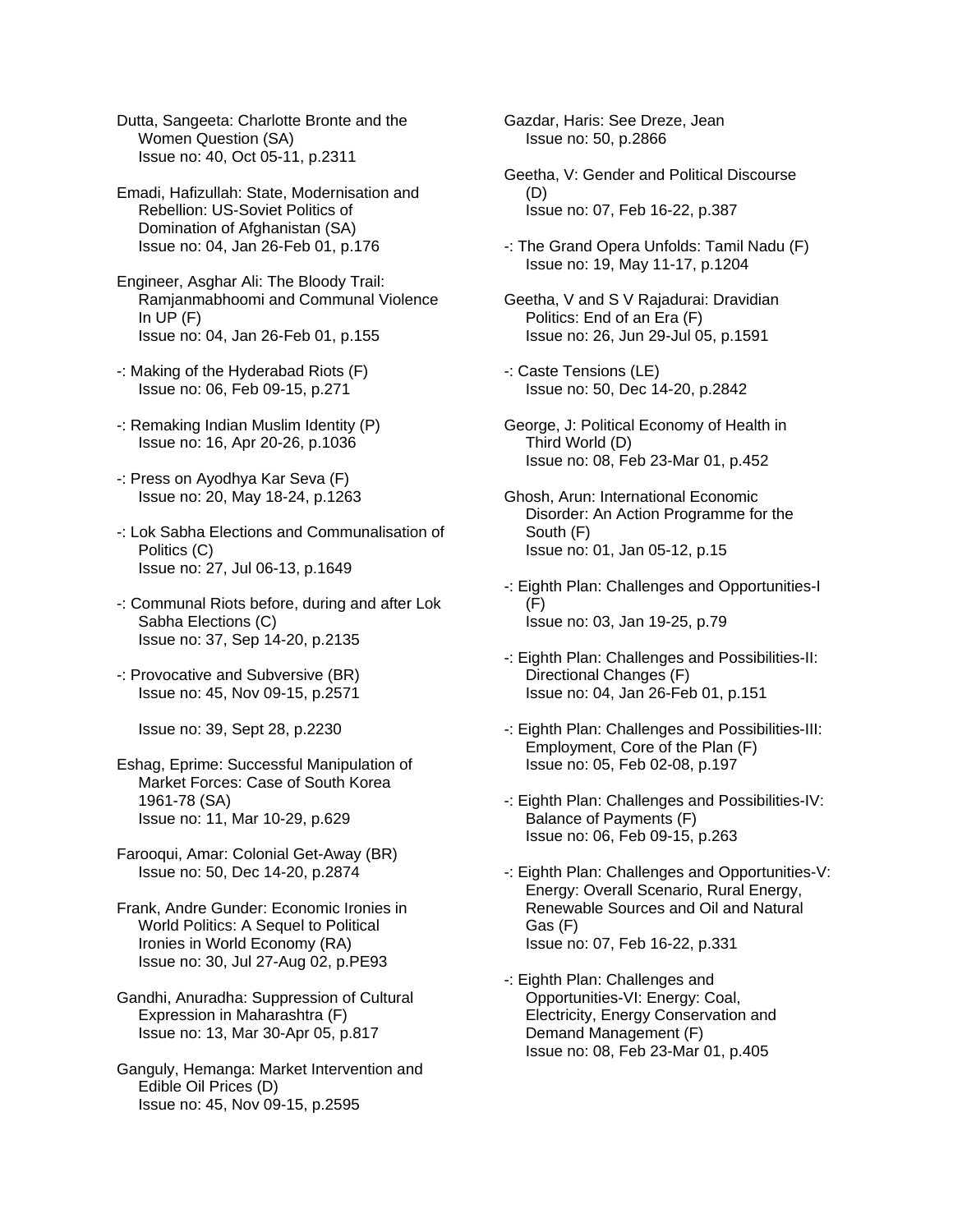- -: Eighth Plan: Challenges and Possibilities-VII: Industry- The Policy Framework (F) Issue no: 09, Mar 02-09, p.467
- -: Eighth Plan: Challenges and Opportunities-VIII: Industry: Focus of Public Investment (F) Issue no: 11, Mar 10-29, p.539
- -: Eighth Plan: Challenges and Possibilities-IX: Industry: Employment Generation, Village and Small Industries and Textile Policy (F) Issue no: 13, Mar 30-Apr 05, p.807
- -: Eighth Plan: Challenges and Possibilities-X: Agriculture and Irrigation- Management of Water Resources (F) Issue no: 14, Apr 06-12, p.865
- -: Eighth Plan: Challenges and Opportunities-XI: Education-The Basics of Social Transformation (F) Issue no: 15, Apr 13-19, p.941
- -: Eighth Plan: Challenges and Opportunities-XIII: Some Undiscussed Issues (F) Issue no: 17, Apr 27-May 03, p.1078
- -: Eighth Plan: Challenges and Opportunities-XIV: Financing the Plan (F) Issue no: 18, May 04-10, p.1132
- -: Eighth Plan: Challenges and Opportunities-XV: Epilogue: Towards Sustainable Development (F) Issue no: 19, May 11-17, p.1199
- -: India: BIg World's View of Small World (F) Issue no: 22, Jun 01-08, p.1369
- -: Trade Reform for Restructuring the Economy (F) Issue no: 24, Jun 15-21, p.1437
- -: What Is Happening to Farm Investments? (F) Issue no: 26, Jun 29-Jul 05, p.1579
- -: IMF Borrowings: Some Myths Exposed (F) Issue no: 29, Jul 20-26, p.1713
- -: Two of the Three Faces of Capitalism (F) Issue no: 30, Jul 27-Aug 02, p.1779
- -: Right to Work: The Why and the Wheretofore (F) Issue no: 33, Aug 17-23, p.1893
- -: The Budget and Its relevance for Restructuring the Economy (SA) Issue no: 34, Aug 24-30, p.2011
- -: Indian Development Strategy: An Exchange of Views (F) Issue no: 39, Sep 28-Oct 04, p.2234
- -: Annals of the Literacy Programme: A Scenario from Rajasthan (F) Issue no: 42, Oct 19-25, p.2392
- -: An Indigenously Oriented Pattern of `Restructuring' (F) Issue no: 44, Nov 02-08, p.2498
- -: Can a Tight Monetary Policy Make Up for a Weak Budget? (F) Issue no: 46, Nov 16-22, p.2605
- -: Political Economy of Structural Readjustment (F) Issue no: 48, Nov 30-Dec 06, p.2727
- -: Marxism, Socialism and Democracy: Issues Relevant for India Today (F) Issue no: 50, Dec 14-20, p.2850
- Ghosh, Arunabha: Probing the Jharkhand Question (SA) Issue no: 18, May 04-10, p.1173
- Ghosh, B N: Development of Tertiary Sector (D) Issue no: 08, Feb 23-Mar 01, p.452
- Ghosh, D N: Tale of Two BIFRs (F) Issue no: 17, Apr 27-May 03, p.1075
- -: Who Is Afraid of Bank Disclosure? (F) Issue no: 19, May 11-17, p.1195
- -: Incoherent Privatisation, Indian Style (F) Issue no: 21, May 25-30, p.1313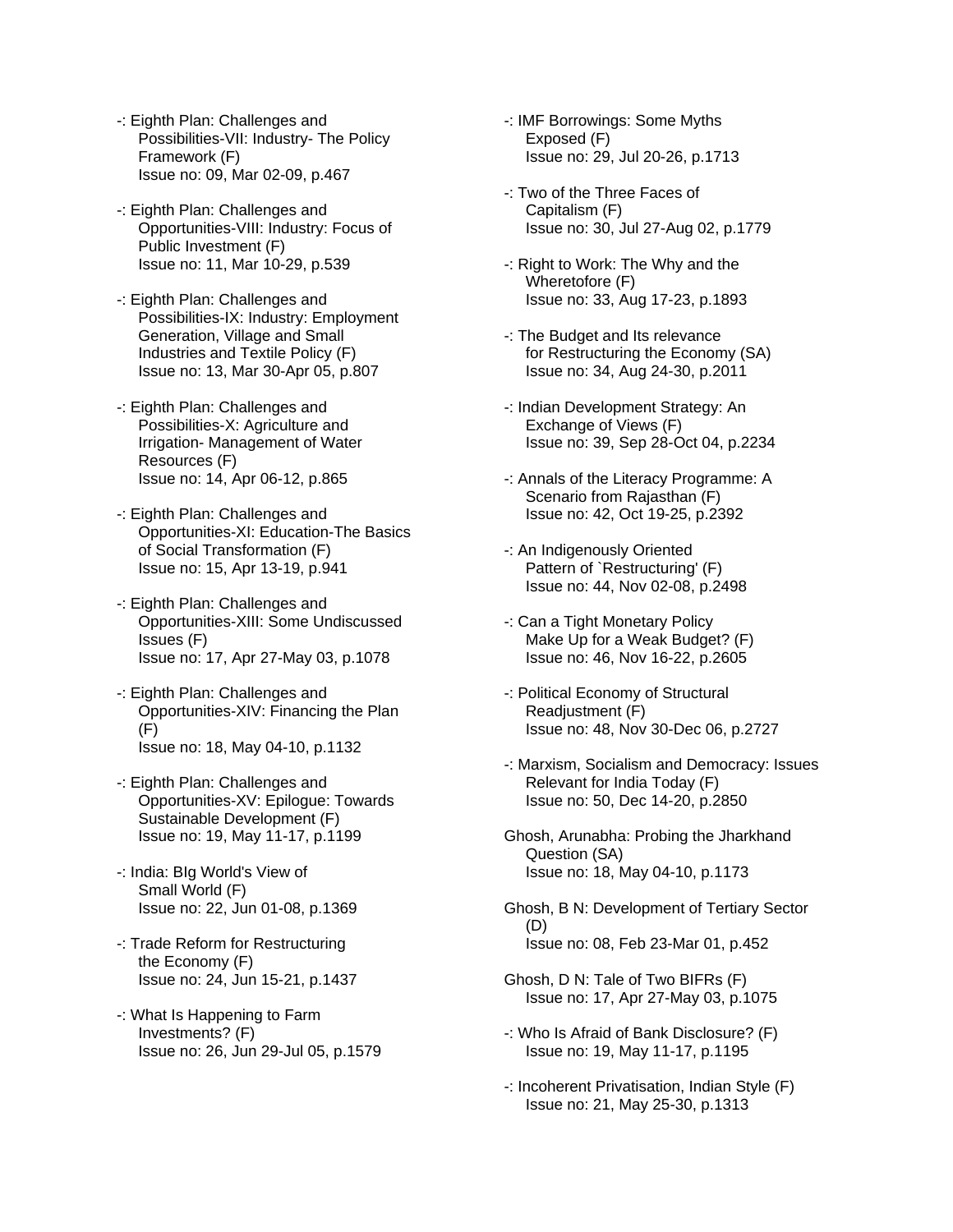- -: Financial Leadership at Any Cost? (F) Issue no: 25, Jun 22-28, p.1503
- -: Financial Sector Reform: Enemy Within (F) Issue no: 29, Jul 20-26, p.1718
- -: Bank Nationalisation Anniversary: Collective Amnesia (F) Issue no: 31, Aug 03-10, p.1833
- -: Stealth Finance: Thriving on Conflict of Interest (F) Issue no: 34, Aug 24-30, p.1948
- -: Bank Regulation and Free Market Orthodoxy (F) Issue no: 40, Oct 05-11, p.2280
- Ghosh, Jayati: Foreign Private Investment without Illusions (C) Issue no: 42, Oct 19-25, p.2397
- -: See Patnaik, Prabhat Issue no: 11, p.649
- Gidadhubli, R G: American View of Soviet Military Power (F) Issue no: 06, Feb 09-15, p.277
- Gidadhubli, R G and Abhijit Bhattacharya: IMF-World Bank Recipe for Soviet Economy (F) Issue no: 25, Jun 22-28, p.1525
- Gidadhubli, R G: Dilemmas of Rupee Trade (C) Issue no: 52, Dec 28-31, p.2993
- Gill, K S: Budget Deficit of the Central Government (SA) Issue no: 01, Jan 05-12, p.49
- Gill, Sucha Singh: Labour Process and Characterisation of Small Industry Sector (BR) Issue no: 21, May 25-30, p.1336
- GN: Fall-Out of Gulf War: Changed US-Europe Relations and Third World (F) Issue no: 24, Jun 15-21, p.1449
- GO: Towards Greening the Revolution (C) Issue no: 46, Nov 16-22, p.2613
- Gopalakrishna Kumar, B: Constraints on Economic Policy: Price of Profligacy (F) Issue no: 21, May 25-30, p.1318
- Goyal, Arun: Enhanced Cash Margins on Imports: Fury without Fire (F) Issue no: 14, Apr 06-12, p.875
- GPD: Year-End Story (F) Issue no: 03, Jan 19-25, p.83
- -: International Politics of Culture (F) Issue no: 15, Apr 13-19, p.947
- -: Politics of Art-Forms (F) Issue no: 17, Apr 27-May 03, p.1077
- -: Poetry Changes Nothing (F) Issue no: 21, May 25-30, p.1312
- -: Forgettable Anniversary (F) Issue no: 24, Jun 15-21, p.1441
- -: Welcoming the American Horse (F) Issue no: 31, Aug 03-10, p.1834
- -: Restoration Tragedy, Russian Style (F) Issue no: 35, Aug 31-Sep 06, p.2034
- -: Marx and MacCarthy (F) Issue no: 45, Nov 09-15, p.2550
- -: The Other Devaluation (F) Issue no: 49, Dec 07-13, p.2789
- Guha, Sumit: First Lesson of Scholarship? (LE) Issue no: 52, Dec 28-31, p.2966
- Guhan, S: Dakshinayana (BR) Issue no: 06, Feb 09-15, p.286
- -: Adjustment in the 1991-92 Budget: Hard-Headed or Soft-Headed? (SA) Issue no: 34, Aug 24-30, p.1999
- -: Fiscal Deficit and Public Enterprises (D) Issue no: 49, Dec 07-13, p.2840
- Gulati, I S: Reducing the Fiscal Deficit: Soft and Hard Options (C) Issue no: 29, Jul 20-26, p.1721
- Gulati, V P: See Phansalkar, S J Issue no: 05, p.229
- Gun, Punya Brata: Curbing Labour Struggles in Bhilai (F) Issue no: 08, Feb 23-Mar 01, p.418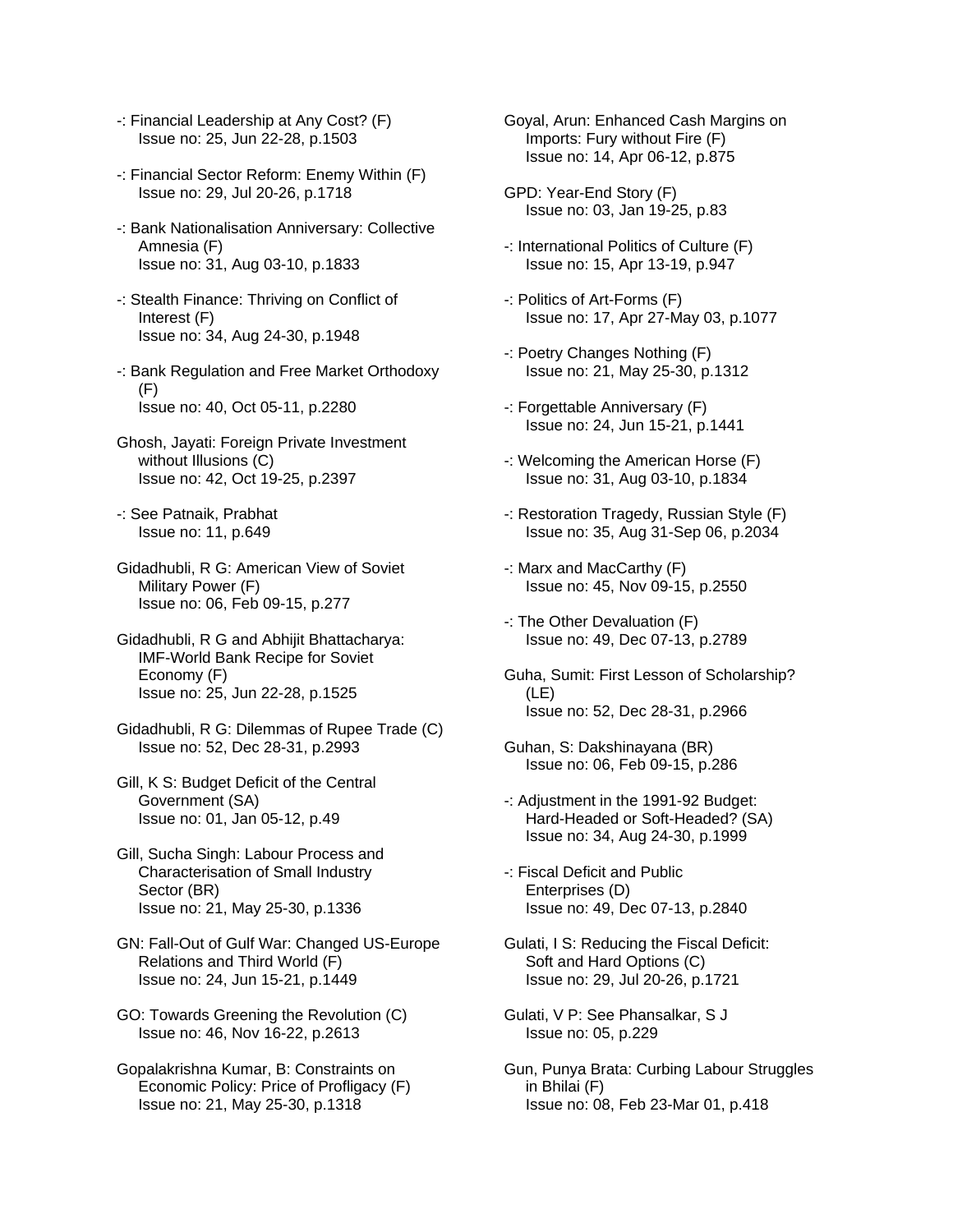Gupata, Rajen K: Employees and Organisation in India: Need to Move beyond American and Japanese Models (RA) Issue no: 21, May 25-30, p.M68

- Gupta, Anirudha: Nepali Election Results and Their Implications (F) Issue no: 22, Jun 01-08, p.1375
- -: Prejudiced View of Fiji (BR) Issue no: 35, Aug 31-Sep 06, p.2051
- -: The Left and Indian National Movement (BR) Issue no: 38, Sep 21-27, p.2200
- Gupta, Charu: Politics of Gender: Women in Nazi Germany (RA) Issue no: 17, Apr 27-May 03, p.WS40
- Gupta, Dipankar: Communalism and Fundamentalism: Some Notes on the Nature of Ethnic Politics in India (SA) Issue no: 11, Mar 10-29, p.573
- Gupta, Sen Bhabani: India after the By-Elections (F) Issue no: 48, Nov 30-Dec 06, p.2730
- Guru, Gopal: Hinduisation of Ambedkar in Maharashtra (F) Issue no: 07, Feb 16-22, p.339
- -: Appropriating Ambedkar (D) Issue no: 27, Jul 06-13, p.1697
- -: Misreading Ambedkar (BR) Issue no: 41, Oct 12-18, p.2353
- -: Dalit Killings in Marathwada (C) Issue no: 51, Dec 21-27, p.2926
- Habib, S Irfan: See Raina, Dhruv Issue no: 46, p.2619
- Haragopal, G: See Balagopal, K Issue no: 52, p.3023
- Harilal, K N: Autonomy of Demographic Variables (D) Issue no: 26, Jun 29-Jul 05, p.1629
- Harris, Nigel: Free International Movement of Labour (F) Issue no: 04, Jan 26-Feb 01, p.163
- -: Manufactured Exports and Newly Industrialising Countries: Mexican Trade and Mexico-US Economic Relations (SA) Issue no: 11, Mar 10-29, p.659
- -: Export-Led Market Capitalism: China (F) Issue no: 21, May 25-30, p.1330
- -: Apartheid is Dead! Long Live Apartheid! (C) Issue no: 34, Aug 24-30, p.1971
- Harshe, Rajen: Dismantling Apartheid: Problems and Prospects (SA) Issue no: 08, Feb 23-Mar 01, p.439
- -: Systemic Upheavals and Crises: Lessons for India (P) Issue no: 41, Oct 12-18, p.2348
- Healey, Nigel M: Prospects for Economic Reform in USSR (C) Issue no: 41, Oct 12-18, p.2346
- Heredia, Rudolf C: Unhelpful Disappointments (D) Issue no: 31, Aug 03-10, p.1880
- Isaac, T M Thomas and S Mohan Kumar: Kerala Elections, 1991: Lessons and Non-Lessons (SA) Issue no: 47, Nov 23-29, p.2691
- Islam, Nurul: External Environment for Development in Third World (SA) Issue no: 36, Sep 07-13, p.2107
- Iyer, Radha: Understanding labour-Management Relations: Case of Siemens (RA) Issue no: 35, Aug 31-Sep 06, p.M101
- -: A Handbook on Law and Women (BR) Issue no: 46, Nov 16-22, p.2628
- Iyer, Ramaswamy R: Towards Clarity on Reservations Question (SA) Issue no: 09, Mar 02-09, p.495
- -: Clarity on Reservations (LE) Issue no: 14, Apr 06-12, p.854
- -: Fiscal Deficit and Public Enterprises (D) Issue no: 44, Nov 02-08, p.2538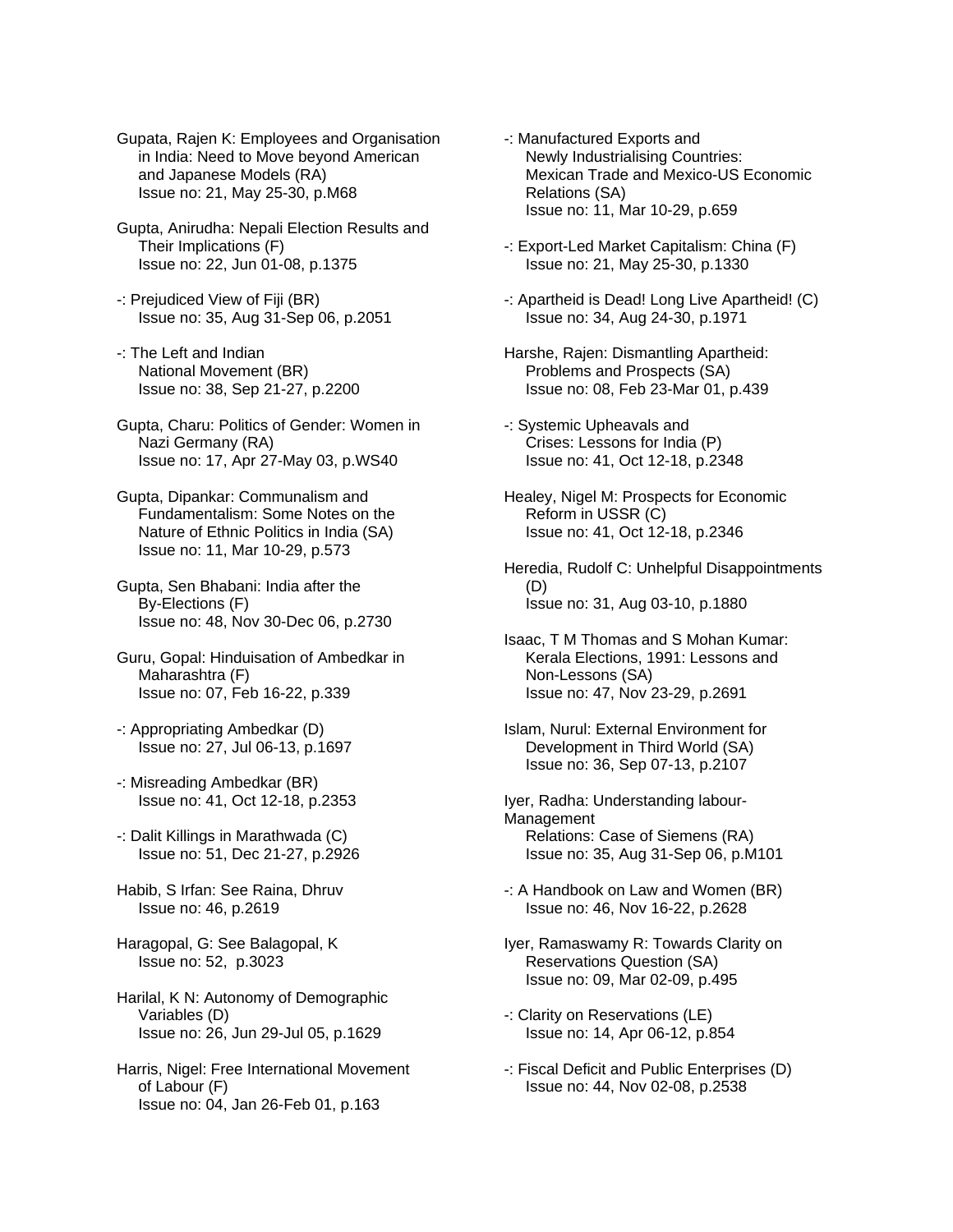-: Economic Policy Reform: Mindsets, Old and New (SA) Issue no: 52, Dec 28-31, p.3011

Iyer, V R Krishna: Judicial Accountability to the Community: A Democratic Necessity (SA) Issue no: 30, Jul 27-Aug 02, p.1808

-: Bhoposhima: Crime without Punishment: Case for Crisis Management Jurisprudence (SA) Issue no: 47, Nov 23-29, p.2705

Jacobs, J Bruce: Democracy and China (C) Issue no: 33, Aug 17-23, p.1905

Jadhav, M H: Shahu Chhatrapati: Facts and Prejudice (D) Issue no: 50, Dec 14-20, p.2903

Jadhav, N: Rupee Devaluation: Real Issues (D) Issue no: 36, Sep 07-13, p.2119

Jadhav, Narendra: Neglected Economic Thought of Babasaheb Ambedkar (SA) Issue no: 15, Apr 13-19, p.980

Jain, L R: See Minhas, B S Issue no: 27, p.1673

-: See Tendulkar, Suresh D Issue no: 11, p.709

Jajoo, Madan Gopal: Restoration of Corporate Monarchy? (F) Issue no: 09, Mar 02-09, p.475

-: War by Proxy (C) Issue no: 35, Aug 31-Sep 06, p.2041

-: L & T Saga: Megalomania in Perspective (C) Issue no: 45, Nov 09-15, p.2555

Jesani, Amar: Nurses as Women (BR) Issue no: 09, Mar 02-09, p.493

-: Repression of Health Professionals (C) Issue no: 40, Oct 05-11, p.2291

Jha, Alok Kumar: After the Carnage: Relief and Rehabilitation in Bhagalpur (F) Issue no: 01, Jan 05-12, p.19

Jha, Praveen: On an Aspect of Marxist Method (P) Issue no: 01, Mar 10-29, p.27

Jha, Raghbendra; M N Murty and S Paul: On Setting Prices for Certain Manufacturing Commodities (RA) Issue no: 08, Feb 23-Mar 01, p.M2

JM: Confusion in Trade Policy (P) Issue no: 49, Dec 07-13, p.2790

Jodha, N S: Sustainable Agriculture in Fragile Resource Zones: Technological Imperatives (RA) Issue no: 13, Mar 30-Apr 05, p.A15

-: Drought Management: Farmer's Strategies and Their Policy Implications (RA) Issue no: 39, Sep 28-Oct 04, p.A98

Johri, Alok and N Krishnakumar: Poverty and Common Property Resources: Case Study of a Rope Making Industry (SA) Issue no: 50, Dec 14-20, p.2897

Joseph, Ammu: Education as if Women Mattered (F) Issue no: 14, Apr 06-12, p.876

-: Political Parties and Sati (F) Issue no: 16, Apr 20-26, p.1025

Joseph, Ammu and Kalpana Sharma: Between The Lines: Women's Issues in English Language Newspapers (RA) Issue no: 43, Oct 26-Nov 01, p.WS75

Joseph, K P: Legislative Control of Public Spending (F) Issue no: 14, Apr 06-12, p.880

Joseph, Sarah: Indigenous Social Science Project: Some Political Implications (P) Issue no: 15, Apr 13-19, p.959

Joseph, Sarah and Gurpreet Mahajan: Elections and Democratic Process in India (C) Issue no: 34, Aug 24-30, p.1953

Joseph, Sarah: See Mahajan, Gurpreet Issue no: 26, p.1598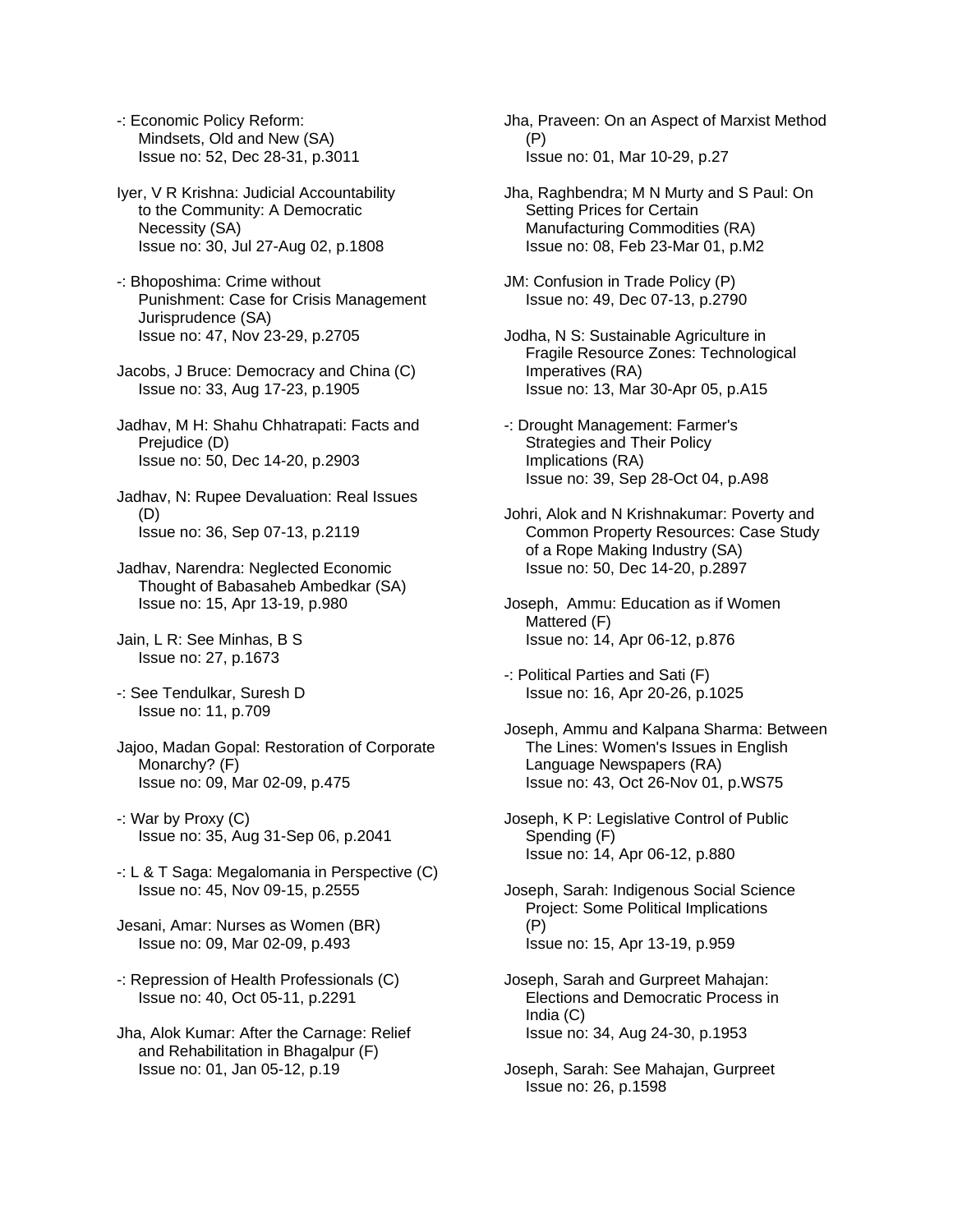Joshi, Satyakam and K S Raman: Jotirao Phule: An Incomplete Renaissance (F) Issue no: 21, May 25-30, p.1325

Joshi, Shashi: Religion and Marxism: Some Theoretical Problems (P) Issue no: 45, Nov 09-15, p.2563

- Kahlon, A S: Institutional Credit and Overdues: Borrowers' Angle (SA) Issue no: 05, Feb 02-08, p.243
- Kakwani, N and K Subbarao: Rural Poverty and Its Alleviation in India (D) Issue no: 24, Jun 15-21, p.1482
- Kalathil, Mathew: Crisis of Confidence in Gujarat (F) Issue no: 14, Apr 06-12, p.879
- Kamaroopee: Not Cricket (C) Issue no: 47, Nov 23-29, p.2673
- Kamaroopi: Enigma of ULFA: Assam (C) Issue no: 30, Jul 27-Aug 02, p.1786
- Kamarupee: Appropriating Sri Sankaradeva: Assam (F) Issue no: 20, May 18-24, p.1261
- -: Assassination and After in North-East (F) Issue no: 22, Jun 01-08, p.1383
- -: Politics of Peaceful Poll: Assam (F) Issue no: 24, Jun 15-21, p.1443
- -: Congress Returns to Brahmaputra Valley: Assam (F) Issue no: 25, Jun 22-28, p.1510
- Kannabiran, Kalpana: See Kannabiran, Vasant Issue no: 37, p.2130
- Kannabiran, Vasant and Kalpana Kannabiran: Caste and Gender: Understanding Dynamics of Power and Violence (C) Issue no: 37, Sep 14-20, p.2130
- Kapur, Gita: Place of the Modern in Indian Cultural Practice (P) Issue no: 49, Dec 07-13, p.2803
- Karat, Brinda: On Birati, the CPI(M) and Tradition in Bengal (D) Issue no: 18, May 04-10, p.1182
- Karkal, Malini and S Irudaya Rajan: Progress in Provision of Basic Human Needs in India, 1961-1981 (SA) Issue no: 08, Feb 23-Mar 01, p.443
- Karkal, Malini: Global Solidarity on Women's Health (F) Issue no: 15, Apr 13-19, p.953
- Karthykeyan, T K: Menace of Black Money (BR) Issue no: 13, Mar 30-Apr 05, p.831
- Katoch, Arjun: LTTE: Need for a Balanced Assessment (C) Issue no: 44, Nov 02-08, p.2505
- Kelkar, Vijay L; Devendra N Chaturvedi and Madhav K Dar: India's Information Economy: Role, Size and Scope (SA) Issue no: 37, Sep 14-20, p.2153
- Kennedy, Gerald Studdert: Bombay in Imperial Political Economy (BR) Issue no: 42, Oct 19-25, p.2413
- Kethineni, Veeranarayana: Political Economy of State Intervention in Health Care (SA) Issue no: 42, Oct 19-25, p.2427
- Khadria, Binod: GATT,GATS and Ethnocentricity in MNCs: Brussels Draft Agreement on Services (F) Issue no: 03, Jan 19-25, p.86
- -: Migration and Development (BR) Issue no: 40, Oct 05-11, p.2303
- Khanna,Bhaduri et al: Murder of Grassroots Leader (LE) Issue no: 49, Dec 07-13, p.2778
- Khatkhate, Deena: A Ruminating and Humane Economist (F) Issue no: 03, Jan 19-25, p.84
- -: Prometheus Unbound (F) Issue no: 07, Feb 16-22, p.338
- -: Differently Similar (F) Issue no: 09, Mar 02-09, p.463
- -: Name-Calling (F) Issue no: 13, Mar 30-Apr 05, p.805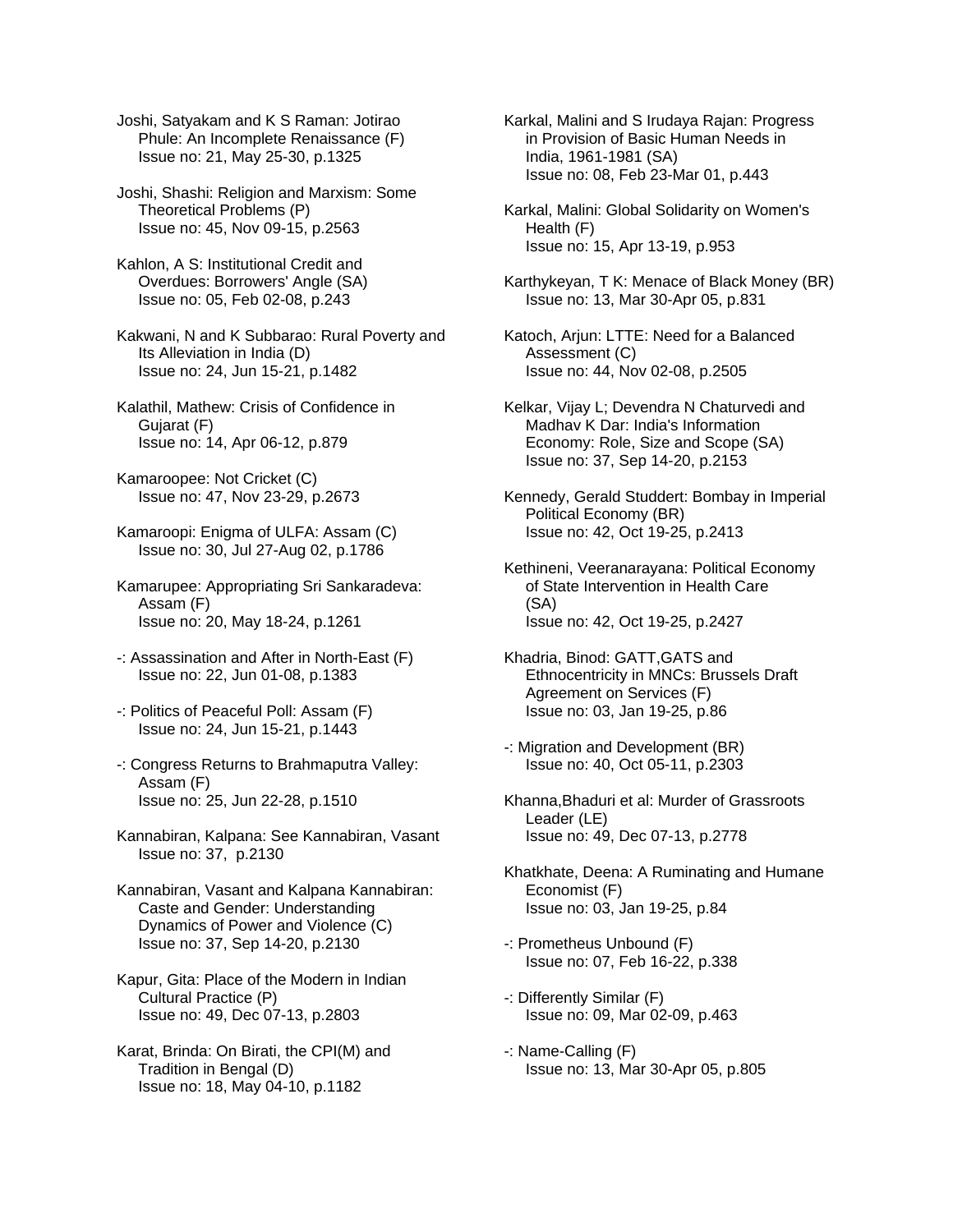- -: Peacocks of War (SA) Issue no: 19, May 11-17, p.1197
- -: Jealousy of Possessions (SA) Issue no: 21, May 25-30, p.1317
- -: Metastasis of Parenthood (F) Issue no: 26, Jun 29-Jul 05, p.1576
- -: A Season of Mothers (SA) Issue no: 29, Jul 20-26, p.1719
- -: On EPW (LE) Issue no: 43, Oct 26-Nov 01, p.2442
- -: Trade Policies and Business Opportunities in South Asia (SA) Issue no: 49, Dec 07-13, p.2815
- -: A Cage Seeking a Bird (F) Issue no: 51, Dec 21-27, p.2918
- -: See Coats, Warren Issue no: 25, p.1538
- Kochhar, R K: Science as a Tool in British India (SA) Issue no: 33, Aug 17-23, p.1927
- Kosambi, Meera: Images of Women and the Feminine in Maharashtra (F) Issue no: 25, Jun 22-28, p.1519
- -: Girl-Brides and Socio-Legal Change: Age of consent Bill (1891) Controversy (SA) Issue no: 31, Aug 03-10, p.1857
- Kothari, Ashish: The Press and Jan Vikas Sangharsh Yatra (F) Issue no: 19, May 11-17, p.1207
- Kothari, Rajni: State and Statelessness in Our Time (SA) Issue no: 11, Mar 10-29, p.553
- Kripa Shankar: Politics of Land Distribution in Uttar Pradesh (F) Issue no: 17, Apr 27-May 03, p.1086
- -: Integrated Rural Development Programme in Eastern UP (C) Issue no: 41, Oct 12-18, p.2339
- Krishna Kumar: Banning Child Labour (C) Issue no: 52, Dec 28-31, p.2983
- Krishnaji, N and P Sathya Sekhar: Population and Agricultural Growth: A Study in Inter-Regional Variations (RA) Issue no: 26, Jun 29-Jul 05, p.A63
- Krishnakumar, N: See Johri, Alok Issue no: 50, p.2897
- Krishnan, T N: Wages, Employment and Output in Interrelated Labour Markets in an Agrarian Economy: A Study of Kerala (RA) Issue no: 26, Jun 29-Jul 05, p.A82
- Krishnaswamy, K S: On Liberalisation and Some Related Matters (SA) Issue no: 42, Oct 19-25, p.2415
- Kulkarni, Sharad: Distortion of Census Data on Scheduled Tribes (F) Issue no: 05, Feb 02-08, p.205
- Kumar, K G: Open Skies over Heathrow (C) Issue no: 27, Jul 06-13, p.1657
- -: Dilemmas of Measuring Human Freedom (C) Issue no: 47, Nov 23-29, p.2672
- Kumar, Krishna: Slowing Down: Education (F) Issue no: 13, Mar 30-Apr 05, p.815
- Kundu, Amitabh: Micro Environment in Urban Planning: Access of Poor to Water Supply and Sanitation (SA) Issue no: 37, Sep 14-20, p.2167
- Kundu, Amitabh and Mahesh K Sahu: Variation in Sex Ratio: Development Implications  $(C)$ Issue no: 41, Oct 12-18, p.2341
- Kurein, N J: Special Employment Programmes (BR) Issue no: 24, Jun 15-21, p.1459
- Kurup, K N: See Ramalingom, R Issue no: 09, p.501
- Kushry, Sweta: Mandal Commission and Left Front in West Bengal (F) Issue no: 08, Feb 23-Mar 01, p.419
- Lakdawala, D T: New Policy Measures (SA) Issue no: 34, Aug 24-30, p.1989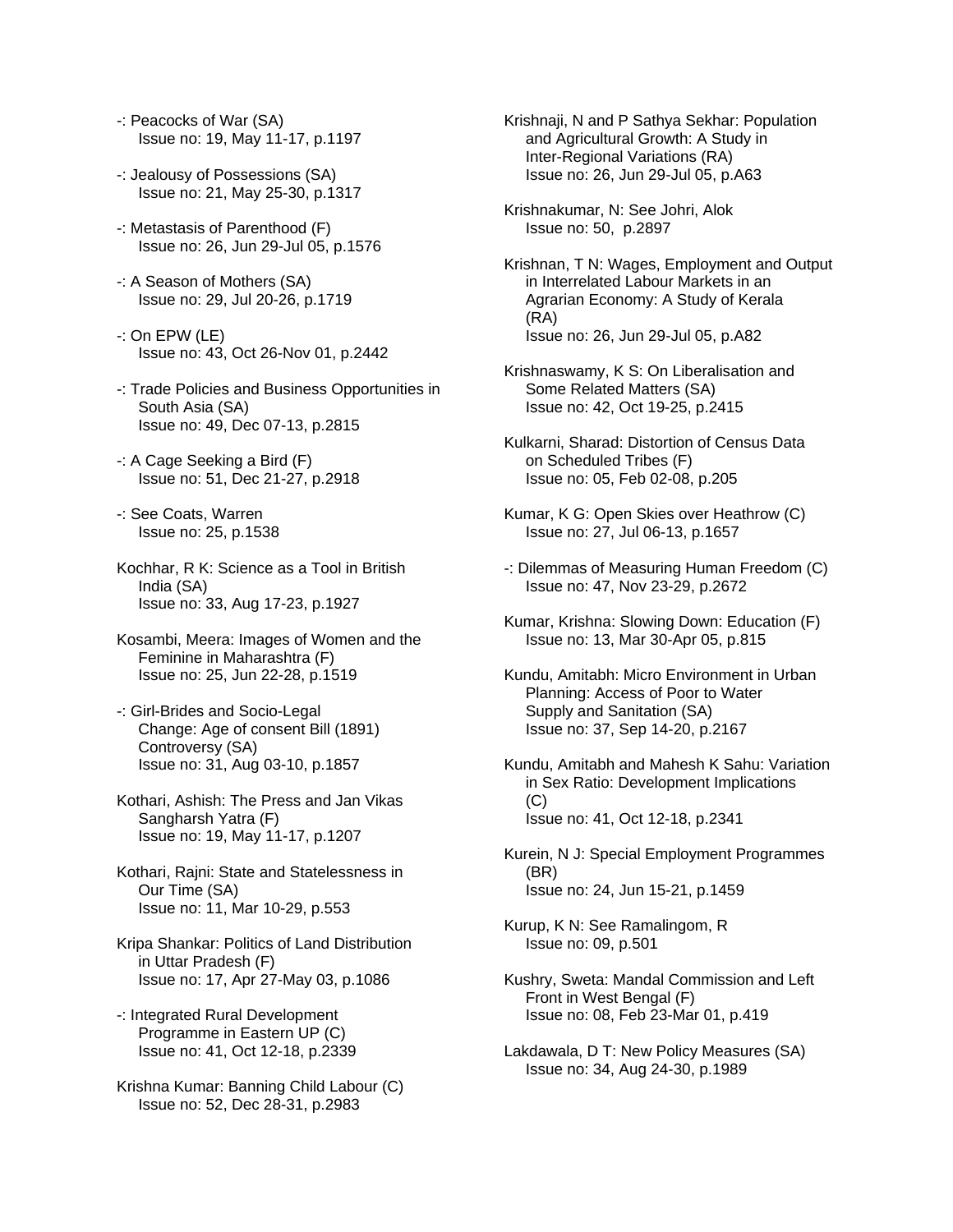Lakshmi, C S: Seeing in Gestalt (D) Issue no: 24, Jun 15-21, p.1487

- Lal, Vinay: Politics of Representing AIDS (BR) Issue no: 47, Nov 23-29, p.2687
- Lieten, G K: Mandalisation under British Rule in Bengal (BR) Issue no: 25, Jun 22-28, p.1534
- Lochan, Rajiv: Health Damage due to Bhopal Gas Disaster: Review of Medical Research (F) Issue no: 21, May 25-30, p.1322
- -: How Competitive Is BHEL? (RA) Issue no: 21, May 25-30, p.M47
- Lokamitra, Dhammachari: Ambedkar and Buddhism (D) Issue no: 20, May 18-24, p.1303
- Lourdusamy, Stan: India and Sri Lanka Tamils: Crimes in the Name of Diplomacy  $(C)$ Issue no: 37, Sep 14-20, p.2133
- Madhur, Srinivasa and Wilima Wadhwa: Monitoring Budget Deficits: A Time Series Model for India (SA) Issue no: 04, Jan 26-Feb 01, p.169
- Mahajan, Gurpreet and Sarah Joseph: Rethinking Political Options (P) Issue no: 26, Jun 29-Jul 05, p.1598
- Mahajan, Gurpreet: See Joseph, Sarah Issue no: 34, p.1953
- Mahalingam, Sudha: Maintenance of Highways: An Evaluation (SA) Issue no: 49, Dec 07-13, p.2821
- Mahendra Dev, S: Constraints on Agricultural Productivity: A district Level Analysis (RA) Issue no: 39, Sep 28-Oct 04, p.A126
- Mahendra Dev, S and M H Suryanarayana: Is PDS Urban Biased and Pro-Rich?: An Evaluation (SA) Issue no: 41, Oct 12-18, p.2357

Maity, Sanat Kumar: See Chattopadhyay, Manabendu Issue no: 13, p.A39

Malvankar, Alka: Text and Context in Sociology of Education (BR) Issue no: 03, Jan 19-25, p.104

Manchanda, Rita: Press Council Report on Army in Kashmir (C) Issue no: 33, Aug 17-23, p.1899

- Mandal, G C: Role of Aggregate Productivity in Farm Technologies in Economic Development (RA) Issue no: 52, Dec 28-31, p.A157
- Mani, Sunil: External Liberalisation and Import-Dependence: A Note (SA) Issue no: 27, Jul 06-13, p.1693
- -: See Bowonder, B Issue no: 08, p.M7
- Manickavasagam, P and K Ravichandran Overdues Underexplained (D) Issue no: 38, Sep 21-27, p.2224
- Marmar, M: External Funding in Basic Education (F) Issue no: 03, Jan 19-25, p.95
- Mathew, George: Social Background of Kerala District Council Members (F) Issue no: 21, May 25-30, p.1320
- Mattoo, Amitabh: Chaos and Confusion in Russia (C) Issue no: 38, Sep 21-27, p.2194
- Mazumdar, Ranjani: Dialectic of Public and Private: Representation of Women in Bhoomika and Mirch Masala (RA) Issue no: 43, Oct 26-Nov 01, p.WS81
- Medhora, Phiroze B: Lazy Doctrine (BR) Issue no: 04, Jan 26-Feb 01, p.165
- Mehrotra, Santosh: Economic Transition and Children (BR) Issue no: 49, Dec 07-13, p.2814
- Mehta, Dinesh: See Mehta, Meera Issue no: 17, p.1107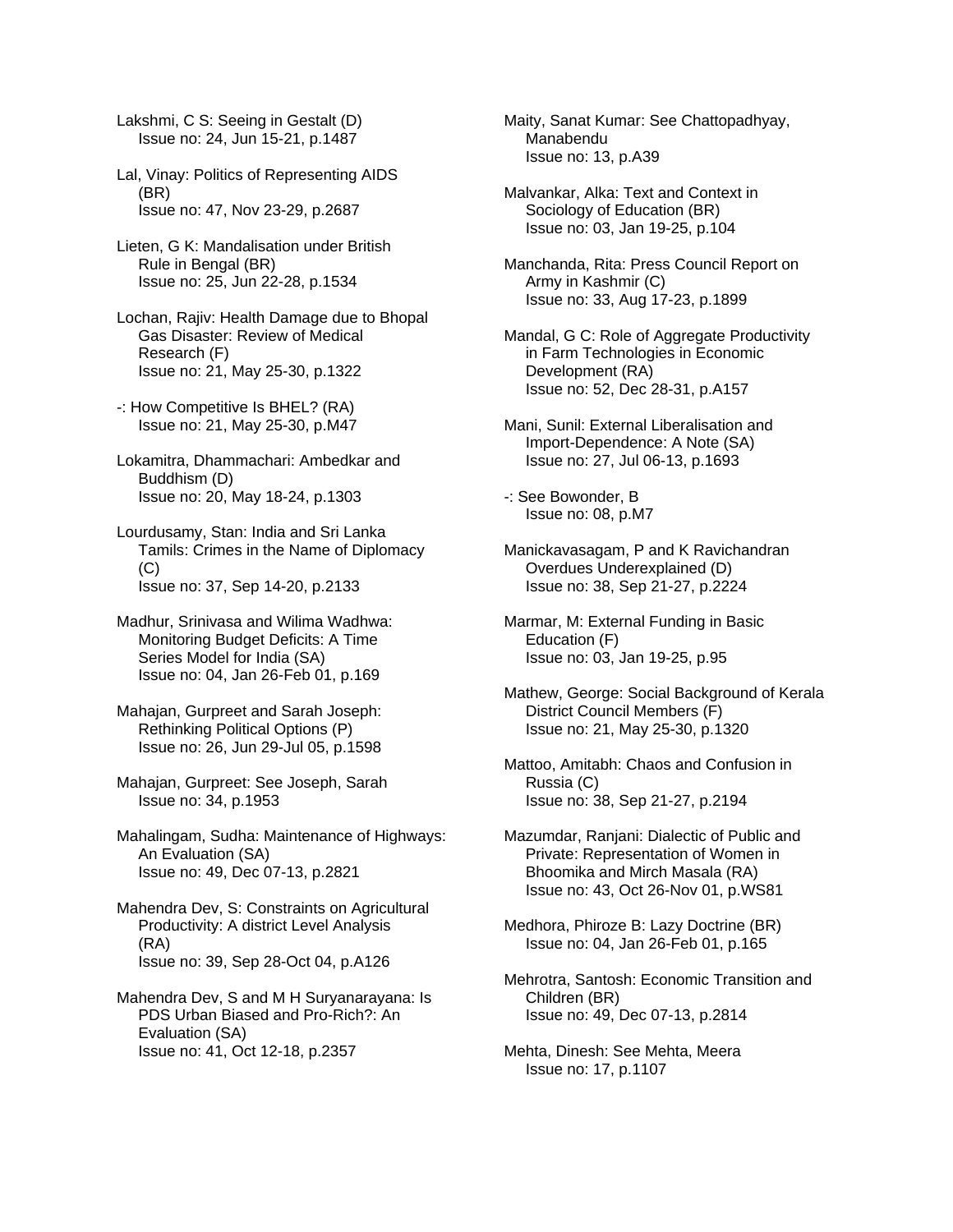Mehta, Meera and Dinesh Mehta: Housing Finance System and Urban Poor (SA) Issue no: 17, Apr 27-May 03, p.1107

Mehta, Rajesh: See Nambiar, R G Issue no: 19, p.1219

-: See Raipura, Kalyan Issue no: 31, p.1873

Mehta,Brahme et al: Appeal to UN on Gulf Crisis (LE) Issue no: 16, Apr 20-26, p.1006

Mencher, Joan P: Changing Agriculture (BR) Issue no: 05, Feb 02-08, p.221

-: Agricultural Labour and Pesticides in Rice Regions of India: Some Health Considerations (SA) Issue no: 39, Sep 28-Oct 04, p.2263

Menezes, Arul: A Tale of Two Dams: Spectre Haunting Bharuch (F) Issue no: 13, Mar 30-Apr 05, p.816

-: Compensation for Project Displacement: A New Approach (P) Issue no: 43, Oct 26-Nov 01, p.2465

Menon, Usha: Intellectuals property Rights and Agricultural Development (P) Issue no: 27, Jul 06-13, p.1660

Minhas, B S; L R Jain and S D Tendulkar: Declining Incidence of Poverty in the 1980s: Evidence versus Artefacts (SA) Issue no: 27, Jul 06-13, p.1673

-: See Visaria, Pravin Issue no: 15, p.969

Minocha, A C: Indian Development Strategy (D) Issue no: 43, Oct 26-Nov 01, p.2488

Mishra, Brahmanand: Uncertain Election Prospects in Nepal (F) Issue no: 19, May 11-17, p.1210

Mishra, R K: See Sankar, T L Issue no: 21, p.M42

-: See Sankar, T L Issue no: 35, p.M93 Mishra, Rabi Shankar and Jatindra Kumar Nayak: Literature and Society (D) Issue no: 03, Jan 19-25, p.136

-: Misunderstanding Fakirmohan (D) Issue no: 46, Nov 16-22, p.2652

Mishra, U S: See Rajan, S Irudaya Issue no: 51, p.2963

Mitra, Arup: See Bhattacharya, B B Issue no: 22, p.1423

Mitra, Neelanjana: Indian Tea Industry: Problems and Policies (RA) Issue no: 48, Nov 30-Dec 06, p.M153

Modak, Shrikant: Cloudy Blend (BR) Issue no: 48, Nov 30-Dec 06, p.2749

Mody, Ashoka et al: On EPW (LE) Issue no: 45, Nov 09-15, p.2542

Mody, R J: On Defining the Fiscal Deficit (D) Issue no: 38, Sep 21-27, p.2223

Moench, Marcus: Politics of Deforestation: Case Study of Cardamom Hills of Kerala (RA) Issue no: 04, Jan 26-Feb 01, p.PE47

Mohan Kumar, S: See Isaac, T M Thomas Issue no: 47, p.2691

Mohapatra, Prabhu Prasad: Some Aspects of Arable Expansion in Chotanagpur: 1880-1950 (SA) Issue no: 16, Apr 20-26, p.1043

Morarka, S D: Reform of Government (LE) Issue no: 15, Apr 13-19, p.926

Morley, Morris: See Petras, James Issue no: 30, p.PE103

Morris, Sebastian: Multinational Affiliates in India: Why Are They Different from Indian Firms? (BR) Issue no: 22, Jun 01-08, p.1395

-: Holding Companies, Performance Contracts and Task Orientation in Public Sector (RA) Issue no: 48, Nov 30-Dec 06, p.M137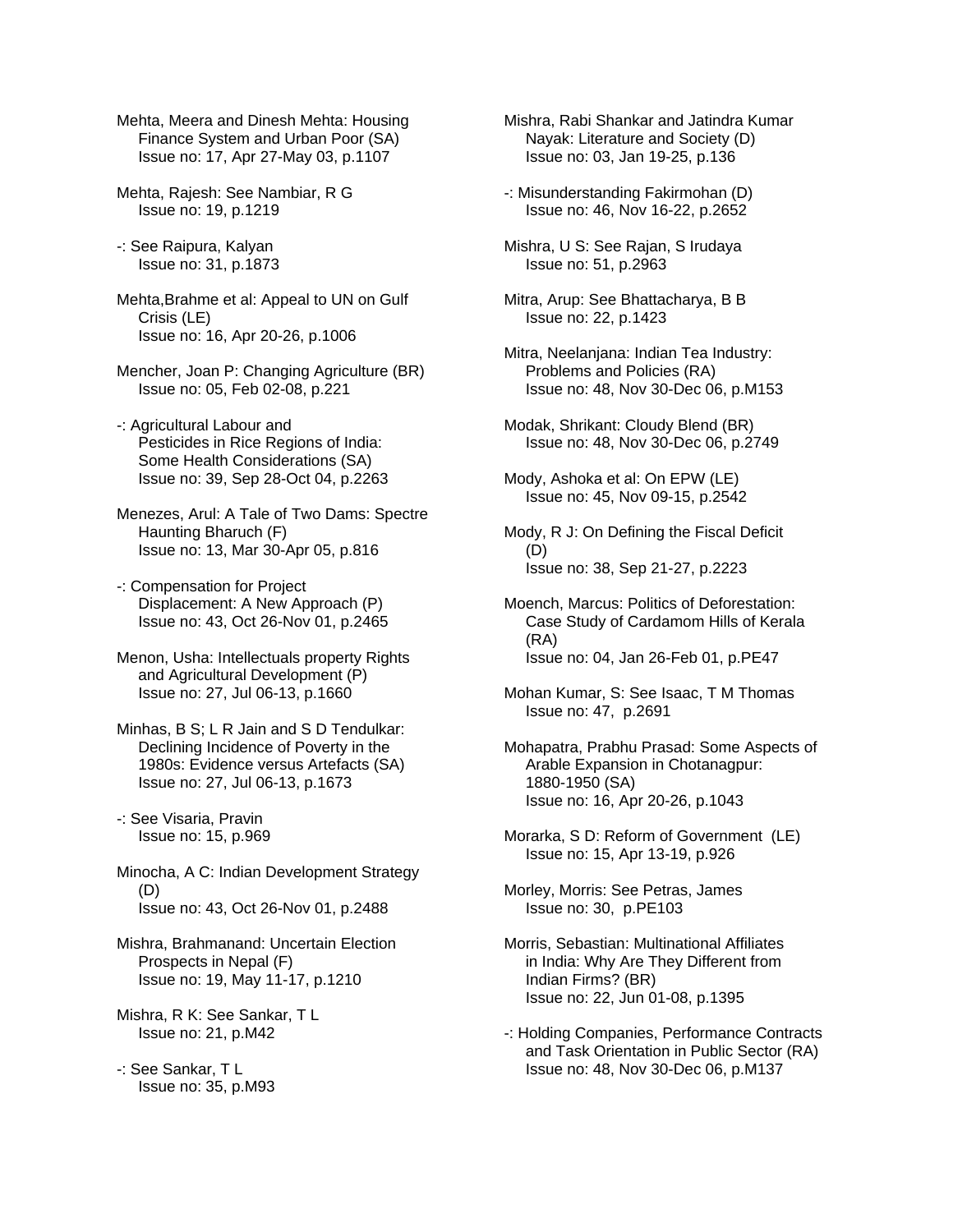Mukherjee, Ramkrishna: Social and Cultural Components of Society and Appraisal of Social Reality (RA) Issue no: 04, Jan 26-Feb 01, p.PE21

Mukul: Workers against Privatisation (C) Issue no: 30, Jul 27-Aug 02, p.1781

- -: Workers Struggle Halts Privatisation Moves: Uttar Pradesh (C) Issue no: 43, Oct 26-Nov 01, p.2460
- Mukund, Kanakalatha: Biased Interpretations (LE) Issue no: 34, Aug 24-30, p.1938
- -: Sub-Peripheries (BR) Issue no: 47, Nov 23-29, p.2689
- Mundle, Sudipto and M Govinda Rao: Volume and Composition of Government Subsidies in India, 1987-88 (SA) Issue no: 18, May 04-10, p.1157
- Muralidharan, Sukumar: Arab Identity versus Pax Ango-Americana: Understanding the Vendetta against Iraq (SA) Issue no: 13, Mar 30-Apr 05, p.837
- -: Food Subsidies: IMF Prescriptions Could Spell Trouble (F) Issue no: 17, Apr 27-May 03, p.1083
- Murthy, G V S N and T R Sukumari: Demand for Textiles in India (RA) Issue no: 21, May 25-30, p.M61
- Murty, M N: See Jha, Raghbendra Issue no: 08, p.M2
- Nagaraj, R: Excess Growth of Tertiary Sector? (D) Issue no: 05, Mar 01-29, p.247
- -: Increase in India's Growth Rate (D) Issue no: 15, Apr 13-19, p.1002
- -: Excess Growth of Tertiary Sector?: A Reply (D) Issue no: 37, Sep 14-20, p.2172
- -: Public Sector Performance in the Eighties: Some Tentative Findings (SA) Issue no: 50, Dec 14-20, p.2877

Nagasaila, D: Sexual Harassment as Sex Discrimination (C) Issue no: 34, Aug 24-30, p.1965

- Naidu, K Lakshmaiah: Indian Labour Migration to Gulf Countries (F) Issue no: 07, Feb 16-22, p.349
- Nair, K N: Changing Livestock Economy (BR) Issue no: 39, Sep 28-Oct 04, p.2249
- Nambiar, R G; Rajesh Mehta and G A Tadas: East European Developments: Impact on Trade of Developing Countries (SA) Issue no: 19, May 11-17, p.1219
- Nanda, Meera: Gender Makes the World Go Round (BR) Issue no: 20, May 18-24, p.1275
- Nandagopal, R: See Sankar, T L Issue no: 21, p.M42
- -: See Sankar, T L Issue no: 35, p.M93
- -: A New World Order? (F) Issue no: 22, Jun 01-08, p.1389
- -: Indian Industry: Stagnation or Growth? (BR) Issue no: 25, Jun 22-28, p.1535
- -: Industry and International Trade (BR) Issue no: 39, Sep 28-Oct 04, p.2250
- Narain, Brij: Danger from MNCs (LE) Issue no: 36, Sep 07-13, p.2070
- Narayanswamy, Ramnath: Unified Germany: Problems and Prospects (F) Issue no: 16, Apr 20-26, p.1030
- -: End of Gorbachev Era? (C) Issue no: 31, Aug 03-10, p.1846
- -: Soviet Economy: What Transition to What Market? (SA) Issue no: 40, Oct 05-11, p.2317
- Nath, V: Economic Development: Rajasthan Experience (BR) Issue no: 09, Mar 02-09, p.489
- -: 1991 Population Census: Some Facts and Policy Issues (OP) Issue no: 37, Sep 14-20, p.2148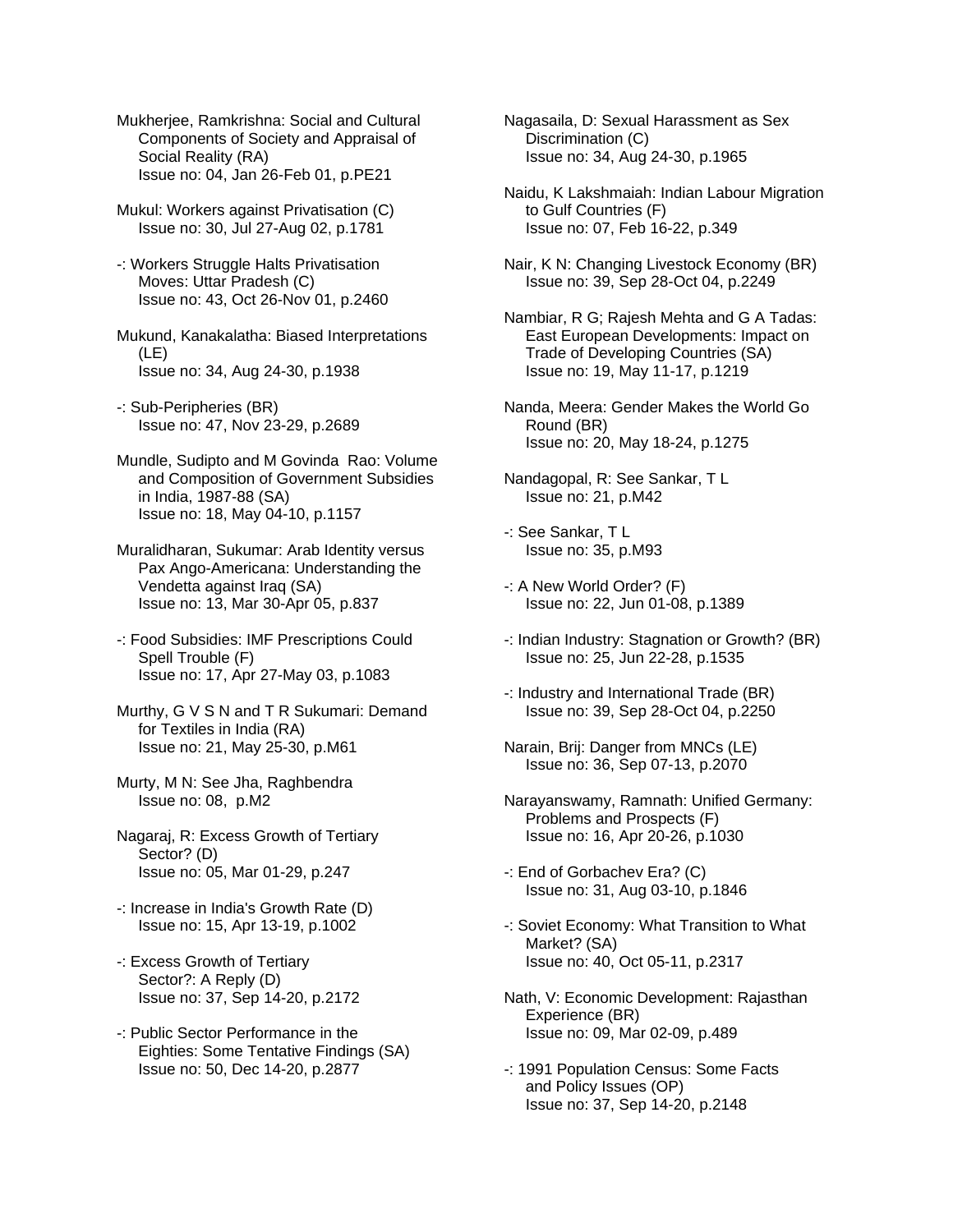- -: 1991 Population Census: Some Facts and Policy Issues-II (OP) Issue no: 51, Dec 21-27, p.2937
- Nauriya, Anil: Moment of Truth for Janata Dal (F) Issue no: 26, Jun 29-Jul 05, p.1585
- -: Reservations in Public Employment: Modified Mandal Scheme (C) Issue no: 43, Oct 26-Nov 01, p.2454
- -: Foreign Exchange Flux: A King's Ransom (C) Issue no: 44, Nov 02-08, p.2501
- -: Indian National Congress: Its Place in Politics (P) Issue no: 47, Nov 23-29, p.2675
- -: What Chattisgarh Movement Means (C) Issue no: 48, Nov 30-Dec 06, p.2735
- Navaneetham, K: See Rajan, S Irudaya Issue no: 51, p.2963
- Naveen: Torture of JNU Student (LE) Issue no: 15, Apr 13-19, p.926
- Navlakha, Gautam: Bharat's Kashmir War (SA) Issue no: 51, Dec 21-27, p.2951
- Nayak, Jatindra Kumar: See Mishra, Rabi Shankar Issue no: 03, p.136
- Nayak, Jatindra Kumar: See Mishra, Rabi Shankar Issue no: 46, p.2652
- Nayak, Pulin B: On Equality and Distributive Justice (SA) Issue no: 11, Mar 10-29, p.583
- -: On the Crisis and the Remedies (SA) Issue no: 34, Aug 24-30, p.1993
- Newell, William H: Predicament of Lamaist Tibet (BR) Issue no: 41, Oct 12-18, p.2354
- Ngaihte, L Chinzakham: Merit and Reservation (LE) Issue no: 03, Jan 19-25, p.70
- Niranjana, Tejaswini: Cinema, Feminity and Economy of Consumption (RA) Issue no: 43, Oct 26-Nov 01, p.WS85
- Nita Kumar: Widows, Education and Social Change in Twentieth Century Banaras (RA) Issue no: 17, Apr 27-May 03, p.WS19
- Nolan, Peter: Pyu Civilisation (BR) Issue no: 31, Aug 03-10, p.1855
- Noorani, A G: Police Duty of Confidence (CL) Issue no: 06, Feb 09-15, p.260
- -: Duty to Asylum Seekers (CL) Issue no: 08, Feb 23-Mar 01, p.402
- -: Gulf War and Censorship (CL) Issue no: 13, Mar 30-Apr 05, p.804
- -: Right to Receive Foreign Telecasts (CL) Issue no: 15, Apr 13-19, p.935
- -: Human Rights During Armed Conflicts (CL) Issue no: 17, Apr 27-May 03, p.1076
- -: Protecting Public Servants from Politicians (CL) Issue no: 19, May 11-17, p.1198
- -: Imperialist Intrigue and International Law (BR) Issue no: 24, Jun 15-21, p.1458
- -: India and Amnesty (CL) Issue no: 25, Jun 22-28, p.1505
- -: Students' Rights (CL) Issue no: 33, Aug 17-23, p.1892
- -: Soviet Union, Human Rights and Amnesty (CL) Issue no: 34, Aug 24-30, p.1952
- -: India's International Accountability on Human Rights (CL) Issue no: 35, Aug 31-Sep 06, p.2035
- -: Freedom of Speech in Universities (CL) Issue no: 41, Oct 12-18, p.2335
- -: Freedom of Press as an Institution (CL) Issue no: 43, Oct 26-Nov 01, p.2453
- -: Preventive Detention in India (CL) Issue no: 46, Nov 16-22, p.2608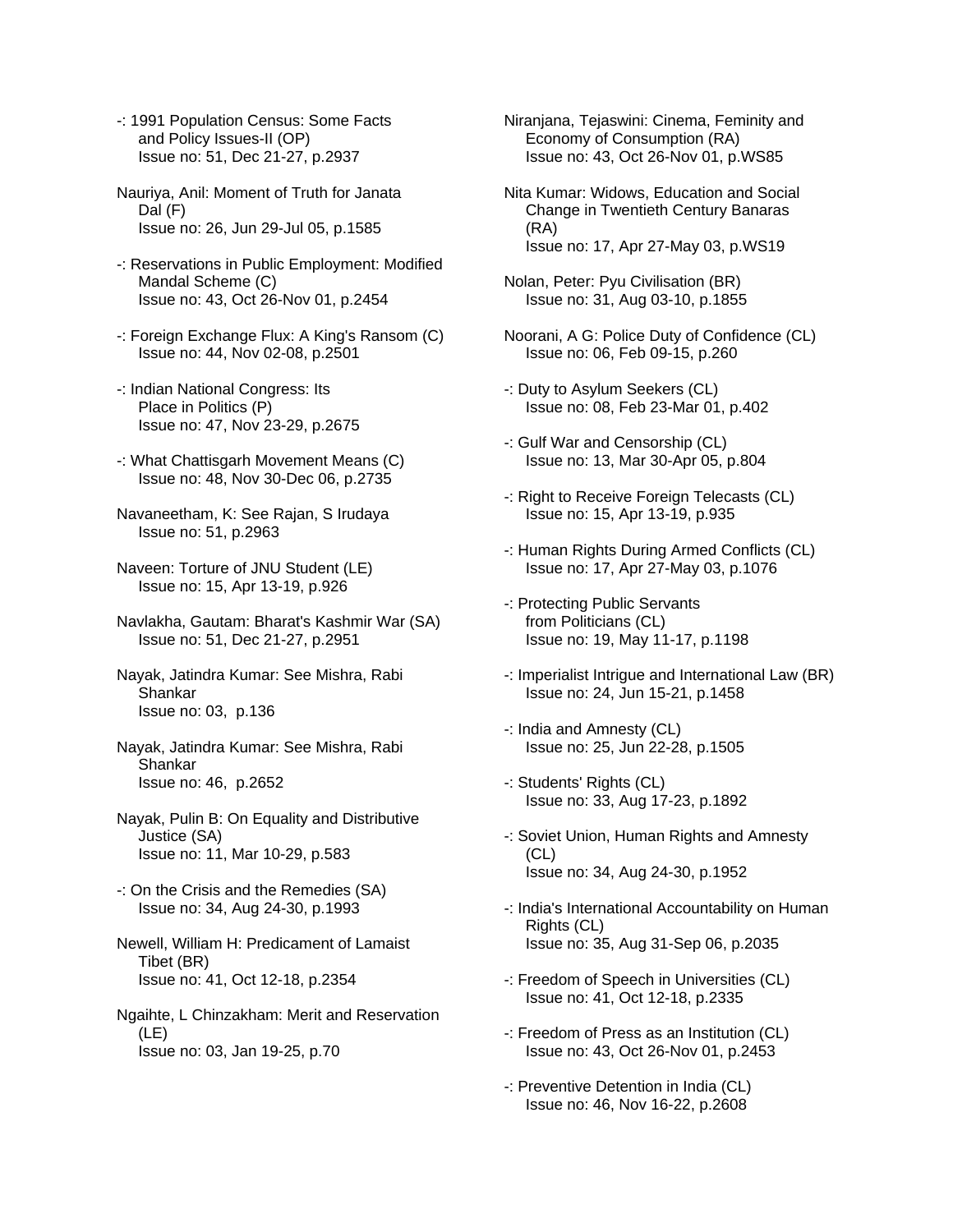- -: Violence and Civil Rights (CL) Issue no: 50, Dec 14-20, p.2853
- -: Press Freedom and Tribunals (CL) Issue no: 52, Dec 28-31, p.2975
- Omvedt, Gail and Bharat Patankar: Movement for Water: Takari Peasants Struggle in Maharashtra (F) Issue no: 15, Apr 13-19, p.955
- Omvedt, Gail: Gandhi and Ambedkar (BR) Issue no: 18, May 04-10, p.1154
- -: Forces of Production and Agrarian Change (BR) Issue no: 30, Jul 27-Aug 02, p.1795
- -: Shetkari Sanghatanas New Direction (C) Issue no: 40, Oct 05-11, p.2287
- Palriwala, Rajni: Transitory Residence and Invisible Work: Case Study of a Rajasthan Village (SA) Issue no: 48, Nov 30-Dec 06, p.2763
- Panandiker, V A Pai: Management Education: A Long-Term View (RA) Issue no: 48, Nov 30-Dec 06, p.M131
- Pandey, Gyanendra: In Defence of the Fragment: Writing about Hindu-Muslim Riots in India Today (SA) Issue no: 11, Mar 10-29, p.559
- -: Hindus and Others: The Militant Hindu Construction (SA) Issue no: 52, Dec 28-31, p.2997
- Pandian, M S S: Parasakthi: Life and Times of a DMK Film (SA) Issue no: 11, Mar 10-29, p.759
- -; S Anandhi and A R Venkatachalapathy: Of Maltova Mothers and Other Stories (D) Issue no: 16, Apr 20-26, p.1059
- -: Chicken Biryani and the Inconsequential Bramhin (C) Issue no: 35, Aug 31-Sep 06, p.2043
- Panikar, P G K: Oil: From Crisis to Crisis (F) Issue no: 09, Mar 02-09, p.479

Panikkar, Thapar et al: Against Communalism (LE) Issue no: 19, May 11-17, p.1186

Paranjape, H K: New Industrial Policy: A Capitalist Manifesto (SA) Issue no: 43, Oct 26-Nov 01, p.2472

- Paranjape, Makarand R: Caste of Indian English Novel (P) Issue no: 40, Oct 05-11, p.2298
- -: Politics of Misreading (D) Issue no: 52, Dec 28-31, p.3022
- Paranjape, S M: Towards Communal Harmony (LE) Issue no: 09, Mar 02-09, p.454
- Parekh, Bhikhu: Nehru and the National Philosophy of India (SA) Issue no: 01, Jan 05-12, p.35
- Parikh, Jyoti K: From Defendus to Consensus (D) Issue no: 25, Jun 22-28, p.1566
- Parthasarathi, G: HYV Technlogy: The Polarisation and Immiserisation Controversy (RA) Issue no: 26, Jun 29-Jul 05, p.A69
- -: Lease Market, Poverty Alleviation and Policy Options (RA) Issue no: 13, Mar 30-Apr 05, p.A31
- -: White Revolution, Dairy Co-operatives and Weaker Sections (RA) Issue no: 52, Dec 28-31, p.A177
- Pasha, Syed Ajmal: Sustainability and Viability of Small and Marginal Farmers: Animal Husbandry and Common Property Resources (RA) Issue no: 13, Mar 30-Apr 05, p.A27
- Patankar, Bharat: See Omvedt, Gail Issue no: 15, p.955
- Patel, Gunwant A: Farmers and Fertilisers: Skewed Advice (C) Issue no: 39, Sep 28-Oct 04, p.2243
- Patel, Sujata: Women's Spaces within Mass Struggle (BR) Issue no: 01, Jan 05-12, p.33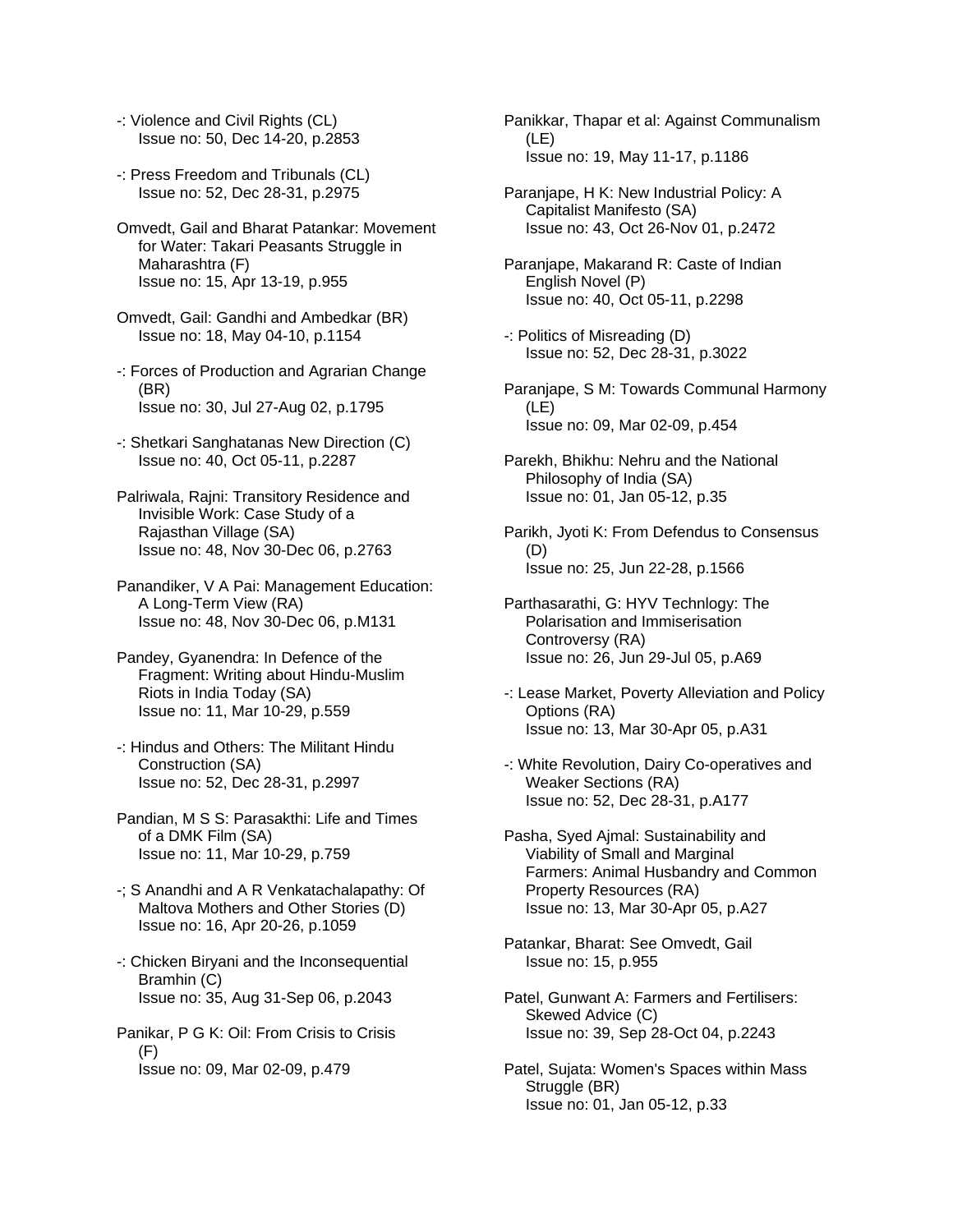- Patel, Surendra J: Growth of Inequalities within the South: 1950-1990 (SA) Issue no: 11, Mar 10-29, p.645
- -: The South and GATT Negotiations on Service Sector (C) Issue no: 48, Nov 30-Dec 06, p.2732
- Pati, Biswamoy: Women, Rape and the Left (P) Issue no: 05, Feb 02-08, p.219
- -: Dhirendranath Sen: Cosmology of an Unknown Centurion (F) Issue no: 07, Feb 16-22, p.342
- -: Understanding Fakirmohan (D) Issue no: 29, Jul 20-26, p.1768
- Patnaik, Nagbhusan: Defend Oppressed Poor's Right to Vote (LE) Issue no: 17, Apr 27-May 03, p.1066
- Patnaik, Prabhat and Jayati Ghosh: De-Industrialisation without an Import Surplus: A Theoretical Note in the Context of a Stylised Colonial Economy (SA) Issue no: 11, Mar 10-29, p.649
- Patnaik, Prabhat: Devaluation, Dual Exchange Markets and Existence of an Equilibrium in a Flexible-rates Regime. A Theoretical Note (SA) Issue no: 39, Sep 28-Oct 04, p.2251
- Pattnaik, Binay Kumar: Distorted Development in Orissa (BR) Issue no: 09, Mar 02-09, p.491
- Paul, Omita: MOU System and Public Enterprises (LE) Issue no: 18, May 04-10, p.1122
- Paul, S: See Jha, Raghbendra Issue no: 08, p.M2
- Paul, Samuel: Strengthening Public Accountability: Can Exit and Voice Help? (RA) Issue no: 35, Aug 31-Sep 06, p.M78
- Petras, James: US-Iraq War: Ten Theses on Late Imperialism (F) Issue no: 07, Feb 16-22, p.351
- -: Gulf war and the New World Order (F) Issue no: 09, Mar 02-09, p.482
- Petras, James and Morris Morley: Latin America: Poverty of Democracy and Democracy of Poverty (RA) Issue no: 30, Jul 27-Aug 02, p.PE103
- Phansalkar, S J and V P Gulati: Edible Oil Policy: From Default towards Design (SA) Issue no: 05, Feb 02-08, p.229
- Pilgaokar, Anil: Private Sector in Health Care (LE) Issue no: 31, Aug 03-10, p.1822
- Pillai, M G G: Malaysia's Chance (F) Issue no: 15, Apr 13-19, p.956
- -: Role for Non-Malays in Economy: Malaysia (C) Issue no: 30, Jul 27-Aug 02, p.1793
- -: Sharpening Contest for Malay Leadership: Malyasia (C) Issue no: 39, Sep 28-Oct 04, p.2248
- -: Elections in Sarawak: Far from Free (C) Issue no: 47, Nov 23-29, p.2674
- Pola, Kumaran: Sandvik Asia: Upgrading Technology and Reducing Costs Issue no: 24, Jun 15-21, p.1431
- -: MRF: World Class in Tyre Technology Issue no: 25, Jun 22-28, p.1499
- -: Bata India: Demand Constraint to the Fore Issue no: 27, Jul 06-13, p.1640
- -: Hindalco Industries: Setting the Pace in Aluminium Issue no: 29, Jul 20-26, p.1711
- PP: Thodasa Rumani (BR) Issue no: 46, Nov 16-22, p.2629
- Prasad, Pradhan H: Economic Roots of Political Struggle in Independent India (SA) Issue no: 05, Feb 02-08, p.225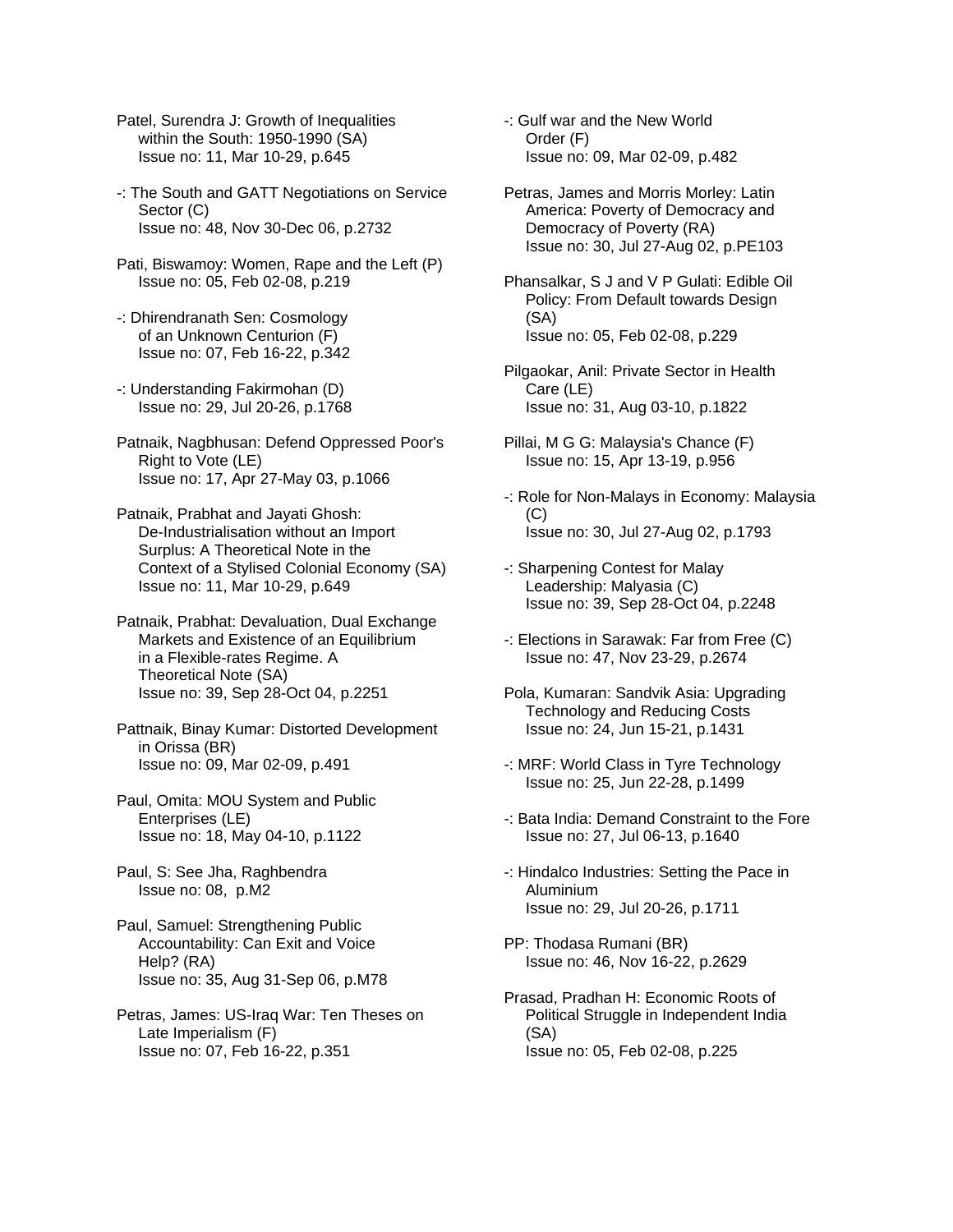- -: Rise of Kulak Power and Caste Struggle in North India (SA) Issue no: 33, Aug 17-23, p.1923
- Prasad, Rajendra: Communist Theory and Communist Parties (P) Issue no: 13, Mar 30-Apr 05, p.827
- Punalekar, Das et al: Niyogi's Murder (LE) Issue no: 43, Oct 26-Nov 01, p.2442
- Puri, Balraj: Religion, Communal Identities and Communal Violence (BR) Issue no: 29, Jul 20-26, p.1738
- Radhakrishnan, P: Munro as an Imperial Hero (BR) Issue no: 01, Jan 05-12, p.31
- -: Ambedkar's Legacy to Dalits: Has the Nation Reneged on Its Promises? (SA) Issue no: 33, Aug 17-23, p.1911
- -: On EPW (LE) Issue no: 37, Sep 14-20, p.2122
- Rahul: Tribals and Development (D) Issue no: 09, Mar 02-09, p.527
- Raina, Dhruv and S Irfan Habib: Technical Institutes in Colonial India: Kala Bhavan, Baroda(1890-1900) (C) Issue no: 46, Nov 16-22, p.2619
- Raipura, Kalyan and Rajesh Mehta: Role of Public and Private Sectors in India's Development: Selected Simulations from a Macroeconometric Model (SA) Issue no: 31, Aug 03-10, p.1873
- -: Resource Mobilisation for Public Sector Development (SA) Issue no: 03, Jan 19-25, p.123
- Rajadurai, S V: See Geetha, V Issue no: 26, p.1591
- -: See Geetha,V Issue no: 50, p.2842
- Rajan, S Irudaya; U S Mishra and K Navaneetham: Decline in Sex Ratio: An Alternative Explanation? (D) Issue no: 51, Dec 21-27, p.2963

-: See Karkal, Malini Issue no: 08, p.443

- Rajaraman, Indira: Impact of Real Exchange Rate Movements: On Selected Indian Industrial Exports (SA) Issue no: 11, Mar 10-29, p.669
- Rajasekhar, D and G Suvarchala: Institutional Credit and Overdues (D) Issue no: 30, Jul 27-Aug 02, p.1819
- Rajasekhar, D and Vinod Vyasulu: Half-Life of Credit: Simulating Fund Flows in Priority Sector (RA) Issue no: 39, Sep 28-Oct 04, p.A135
- Raju, Saraswati: Gender and Deprivation: A Theme Revisited with a Geographical Perspective (SA) Issue no: 49, Dec 07-13, p.2827
- Rakshit, Mihir: The Macroeconomic Adjustment Programme: A Critique (SA) Issue no: 34, Aug 24-30, p.1977
- -: Balanced and Pragmatic (BR) Issue no: 52, Dec 28-31, p.2995
- Ramachandaran, K: People against Peringome Nuclear Plant (C) Issue no: 52, Dec 28-31, p.2987
- Ramalingom, R and K N Kurup: Plan Transfers to States: Revised Gadgil Formula: An Analysis (SA) Issue no: 09, Mar 02-09, p.501
- Raman, K Ravi: Multinational versus Farmers Co-operative (C) Issue no: 39, Sep 28-Oct 04, p.2245
- Raman, K S: See Joshi, Satyakam Issue no: 21, p.1325
- Ramanarayan, T S: Reforms without Roots (LE) Issue no: 03, Jan 19-25, p.70
- Ramanathan, K G: Achievement and Advances of GNFC in the Corporate Sector (SA) Issue no: 01, Jan 05-12, p.AS21
- Ramanathan, S: Rajasthan's Sorrow: Report of Workshop on Indira Gandhi Canal (C) Issue no: 31, Aug 03-10, p.1842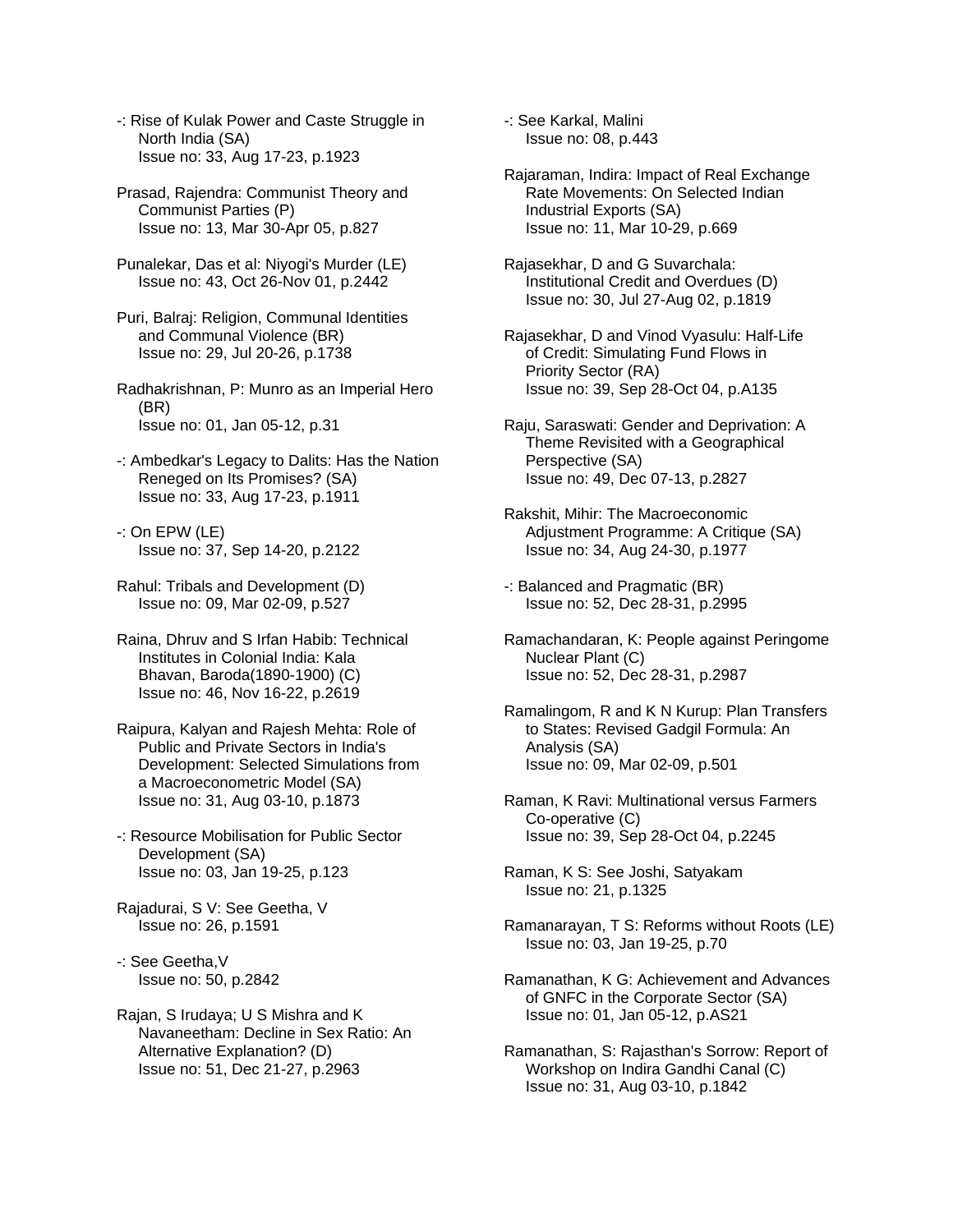Ramasubban, Radhika; Nigel Crook and Bhanwar Singh: Manoeuvring Health Transition in Cities: Insights from Leprosy Control in Bombay (SA) Issue no: 38, Sep 21-27, p.2216

Rane, Wishvas: Slow Death for Mentally Retarded (F) Issue no: 22, Jun 01-08, p.1388

Ranganathan, V: Electricity Tariffs in Karnataka (RA) Issue no: 21, May 25-30, p.M51

Rao, Amiya: I Am the Judge and I Am the Jury: Report of Press Council on Kashmir (C) Issue no: 50, Dec 14-20, p.2856

Rao, C H Hanumantha : Deterred by Structural Constraints (BR) Issue no: 42, Oct 19-25, p.2412

- -: Paradoxes of Japanese Agriculture (BR) Issue no: 48, Nov 30-Dec 06, p.2751
- Rao, Krishna et al: Reform of Electoral System (LE) Issue no: 13, Mar 30-Apr 05, p.794
- Rao, M Govinda: See Mundle, Sudipto Issue no: 18, p.1157

Rao, Mohan: The Stygean Dip. History of Cleanliness in France (BR) Issue no: 34, Aug 24-30, p.1973

Rao, N M Gouripati: On Names (LE) Issue no: 25, Jun 22-28, p.1494

Rao, P R K: De-Centring the Centre Page (F) Issue no: 25, Jun 22-28, p.1516

- Rao, V M: Growth in the Context of Underdevelopment: Case of Dryland Agriculture (RA) Issue no: 13, Mar 30-Apr 05, p.A2
- Rathore, N S: Small Farmers and an Irrigation Project (F) Issue no: 16, Apr 20-26, p.1029
- Ravichandran, K: See Manickavasagam, P Issue no: 38, p.2224

Ray, Alok: Trade in Services for Developing Countries in 1990s: Problem and Prospects (SA) Issue no: 09, Mar 02-09, p.519

- Ray, Bharati: Bengali Women and Politics of Joint Family, 1900-47 (SA) Issue no: 52, Dec 28-31, p.3015
- Ray, D: See Barman, R B Issue no: 13, p.847
- Ray, Hemen: Uneven Benefits of German Unification (F) Issue no: 19, May 11-17, p.1211
- Ray, M: Communists and Demand for Pakistan (LE) Issue no: 33, Aug 17-23, p.1882
- Ray, Partha: Durability and Time-Frame of Industrial Retrogression (D) Issue no: 19, May 11-17, p.1244
- Reddy, Amulya Kumar N: Defendus vs Consensus (D) Issue no: 43, Oct 26-Nov 01, p.2485
- -: A Development-Focused End-Use-Oriented. Electricity Scenario for Karnataka (SA) Issue no: 14, Apr 06-12, p.891
- -: A Development-Focused End-Use-Oriented Electricity Scenario for Karnataka (SA) Issue no: 15, Apr 13-19, p.983
- Reddy, V N: Global Tea Scenario: 2001 AD (RA) Issue no: 48, Nov 30-Dec 06, p.M145
- Renade, Sudhanshu: Rural Poverty and Its Alleviation in India (D) Issue no: 41, Oct 12-18, p.2380
- Roy, Ajit: Lok Sabha Elections: Major Issues (F) Issue no: 15, Apr 13-19, p.950
- -: Article 356 (LE) Issue no: 22, Jun 01-08, p.1362
- -: Towards a Realignment of Social Forces (F) Issue no: 24, Jun 15-21, p.1442
- -: Communists and Demand for Pakistan (LE) Issue no: 25, Jun 22-28, p.1494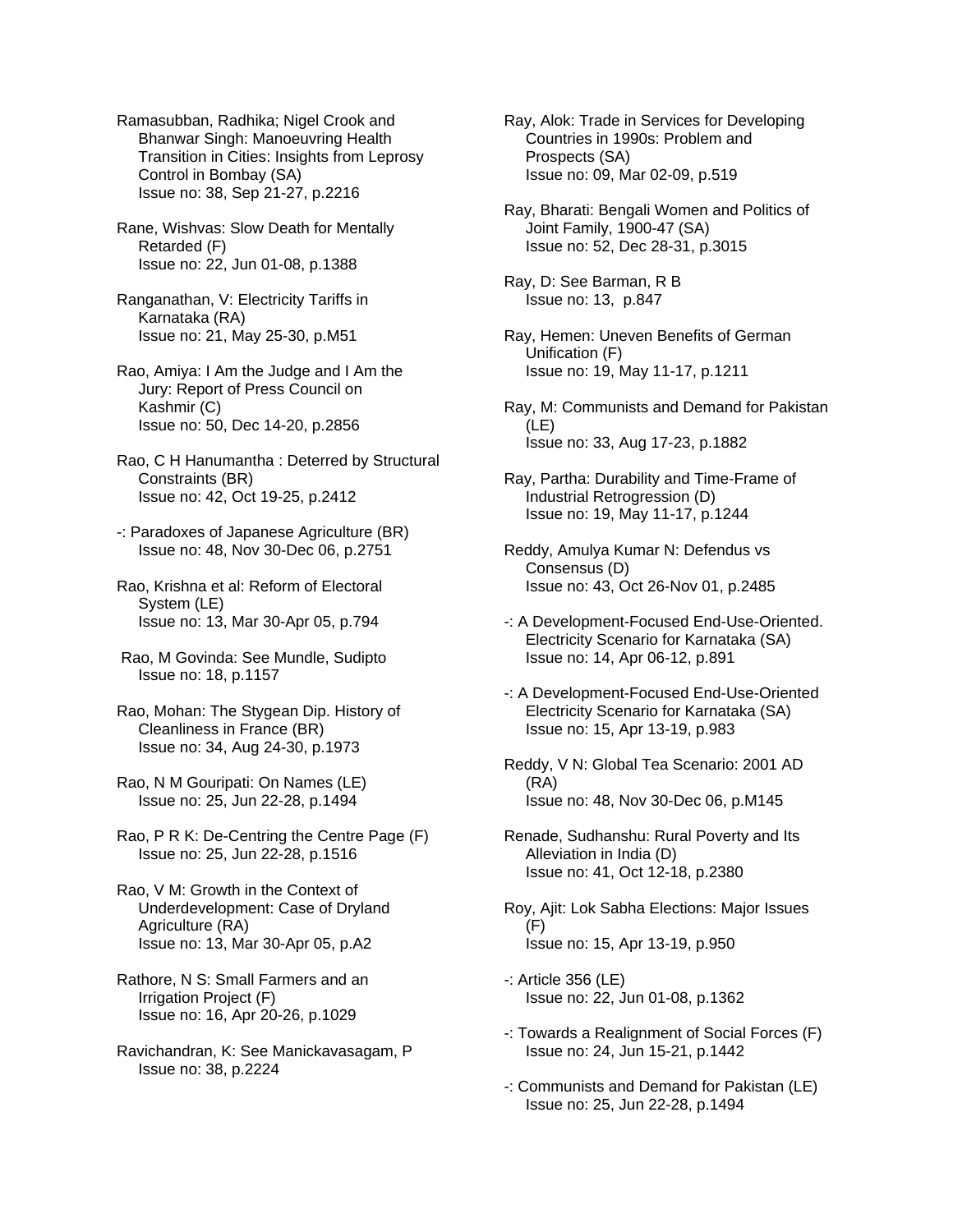- -: BJPs Rise as a Mass Force: West Bengal (F) Issue no: 26, Jun 29-Jul 05, p.1592
- -: Swedish Model of `Socialism' (C) Issue no: 44, Nov 02-08, p.2511
- -: CPI in the Forties (LE) Issue no: 50, Dec 14-20, p.2904
- -: Consensual Politics (LE) Issue no: 51, Dec 21-27, p.2906
- Roy, Biren: CITU: Fundamental Confusions (F) Issue no: 15, Apr 13-19, p.951
- Roy, Krishna: House Collapses and Police-Builders Nexus: Calcutta (C) Issue no: 27, Jul 06-13, p.1655
- Roy, Rathin: Security Expenditure in Third World (BR) Issue no: 01, Jan 05-12, p.34
- Roy, Tirthankar and Kunal Sen: Changes in Saving Rate and Its Implications for Growth (SA) Issue no: 16, Apr 20-26, p.1055
- Roy, Tirthankar: MFA and India's Garment Exports (BR) Issue no: 44, Nov 02-08, p.2515
- Rudra, Ashok: Faces of Oppression (BR) Issue no: 31, Aug 03-10, p.1853
- -: Privatisation and Deregulation (P) Issue no: 51, Dec 21-27, p.2933
- -: See Bhattacarya, Nikhilesh Issue no: 07, p.373
- -: See Chakrabarti, Snigdha Issue no: 35, p.2068
- -: See Chakravarti, Anand Issue no: 47, p.2654
- Saberwal, Satish: Segmentation and Literacy (SA) Issue no: 11, Mar 10-29, p.723
- Sagar, Vidya: Fertiliser Pricing: Are Subsidies Essential? (C) Issue no: 50, Dec 14-20, p.2861
- Saha, Suranjit K: Role of Industrialisation in Development of Sub-Saharan Africa: A Critique of World Bank's Approach (SA) Issue no: 48, Nov 30-Dec 06, p.2753
- Sahni, Bhisam et al: Artists against Communalism (LE) Issue no: 03, Jan 19-25, p.70
- Sahu, K C: Reorienting Management Education (RA) Issue no: 48, Nov 30-Dec 06, p.M133
- Sahu, Mahesh K: See Kundu, Amitabh Issue no: 41, p.2341
- Sahyamurthy, T V: Gulf War and Anti-Imperialism in West Asia (F) Issue no: 20, May 18-24, p.1267
- Saidullah, Saad A: Voice of Silence (BR) Issue no: 08, Feb 23-Mar 01, p.432
- -: Hobson's Choice (BR) Issue no: 30, Jul 27-Aug 02, p.1796
- -: Hobson's Choice (BR) Issue no: 30, Jul 27-Aug 02, p.1796
- -: Hobson's Choice (BR) Issue no: 30, Jul 27-Aug 02, p.1796
- Saleth, R Maria: Land Reform under Military: Agrarian Reform in Peru, 1969-78 (RA) Issue no: 30, Jul 27-Aug 02, p.PE85
- -: Economic Roots of Political Domination (BR) Issue no: 38, Sep 21-27, p.2201
- Samarasinghe, S W R de A: Lessons of Bangladesh Elections (C) Issue no: 37, Sep 14-20, p.2139
- Sandesara, J C: New Industrial Policy: Questions of Efficient Growth and Social Objectives (SA) Issue no: 31, Aug 03-10, p.1869
- -: New Small Enterprise Policy: Implications and Prospects (SA) Issue no: 42, Oct 19-25, p.2423
- Sangal, S P: Pricing of Irrigation Waters in India (SA) Issue no: 46, Nov 16-22, p.2645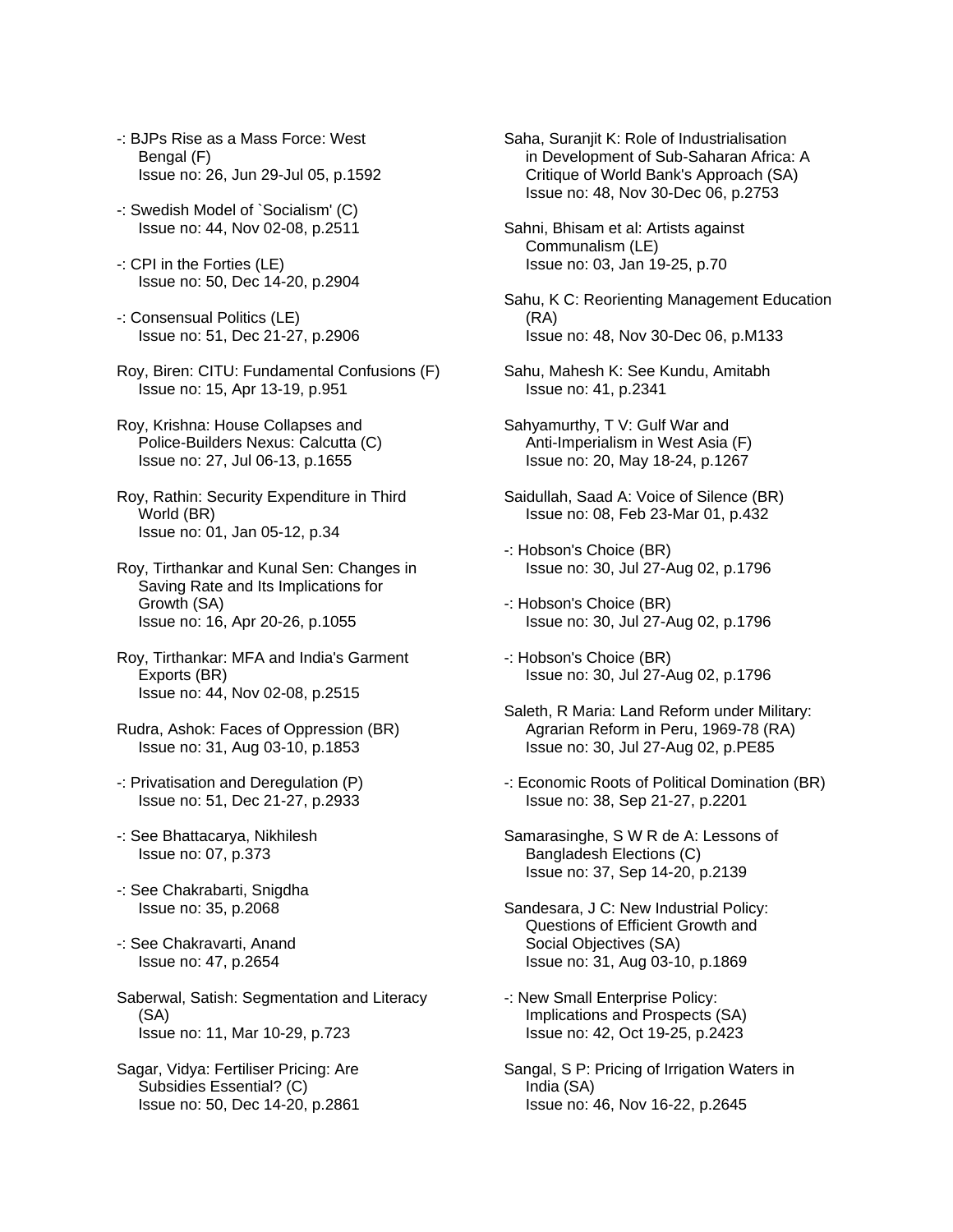Sangari, Kumkum: See Vaid, Sudesh Issue no: 17, p.WS2

Sanghvi, Sanjay and Alok Agrawal: State Repression in Madhya Pradesh: Target: Popular Movements (C) Issue no: 47, Nov 23-29, p.2665

Sankar, T L; R K Mishra and R Nandagopal: Working of State-Level Manufacturing Public Enterprises: Promise and Performance (RA) Issue no: 21, May 25-30, p.M42

-: Do State Level Public Enterprises Need Memorandum of Understanding? (RA) Issue no: 35, Aug 31-Sep 06, p.M93

Saradamoni, K: In Good Season and Bad (BR) Issue no: 44, Nov 02-08, p.2513

Sarap, Kailas: Changing Contractual Arrangement in Agriculture Labour Market: Evidence from Orissa (RA) Issue no: 52, Dec 28-31, p.A167

Sarkar, Bajpai et al: On EPW (LE) Issue no: 46, Nov 16-22, p.2598

Sarkar, Prabirjit: IMF/World Bank Stabilisation Programmes: A Critical Assessment (SA) Issue no: 40, Oct 05-11, p.2307

Sarkar, Satyaban: Wastes Not Wanted (F) Issue no: 21, May 25-30, p.1324

Sarkar, Tanika: Reflections on Birati Rape Cases: Gender Ideology in Bengal (P) Issue no: 05, Feb 02-08, p.215

-: The Women as Communal Subject: Rashtrasevika Samiti and Ram Janmabhoomi Movement (SA) Issue no: 35, Aug 31-Sep 06, p.2057

Sarma, J V M: Monitoring Budget Deficits with Time Series Models (SA) Issue no: 30, Jul 27-Aug 03, p.1815

Sathyamurthy, T V: State and Society in a Changing Political Perspective (SA) Issue no: 06, Feb 09-15, p.303

- -: Terms of Political Discourse in India (F) Issue no: 24, Jun 15-21, p.1445
- -: A Unique Academic Understanding of Politics (RA) Issue no: 36, Sep 07-13, p.2091
- -: A Unique Academic Understanding of Politics (RA) Issue no: 36, Sep 07-13, p.2091
- -: A Unique Academic Understanding of Politics (RA) Issue no: 36, Sep 07-13, p.2091

-: A Unique Academic Understanding of Politics (RA) Issue no: 36, Sep 07-13, p.2091

- -: A Unique Academic Understanding of Politics (RA) Issue no: 36, Sep 07-13, p.2091
- -: Science and Sensibility (BR) Issue no: 48, Nov 30-Dec 06, p.2747

Satyanarayana, K: Politics of (Self)-Representation: Case of a `De-Brahminised' Brahmin (D) Issue no: 47, Nov 23-29, p.2716

- Sau, Ranjit: Some Aspects of Stabilisation Programme: A Superior Alternative to Devaluation (SA) Issue no: 45, Nov 09-15, p.2585
- Schenk-Sandbergen, Loes : Empowerment of Women: Its Scope in a Bilateral Development Project: A Small-Scale Irrigation Project in North Bengal (RA) Issue no: 17, Apr 27-May 03, p.WS27
- Sebastian, P A: Beautifying Bombay at Cost of Poor (C) Issue no: 31, Aug 03-10, p.1840
- Sekhar, P Sathya: See Krishnaji, N Issue no: 26, p.A63
- Sen Gupta, Bhabani: Doctors Dilemmas (F) Issue no: 04, Jan 26-Feb 01, p.149
- -: People, Parties and Power (F) Issue no: 15, Apr 13-19, p.937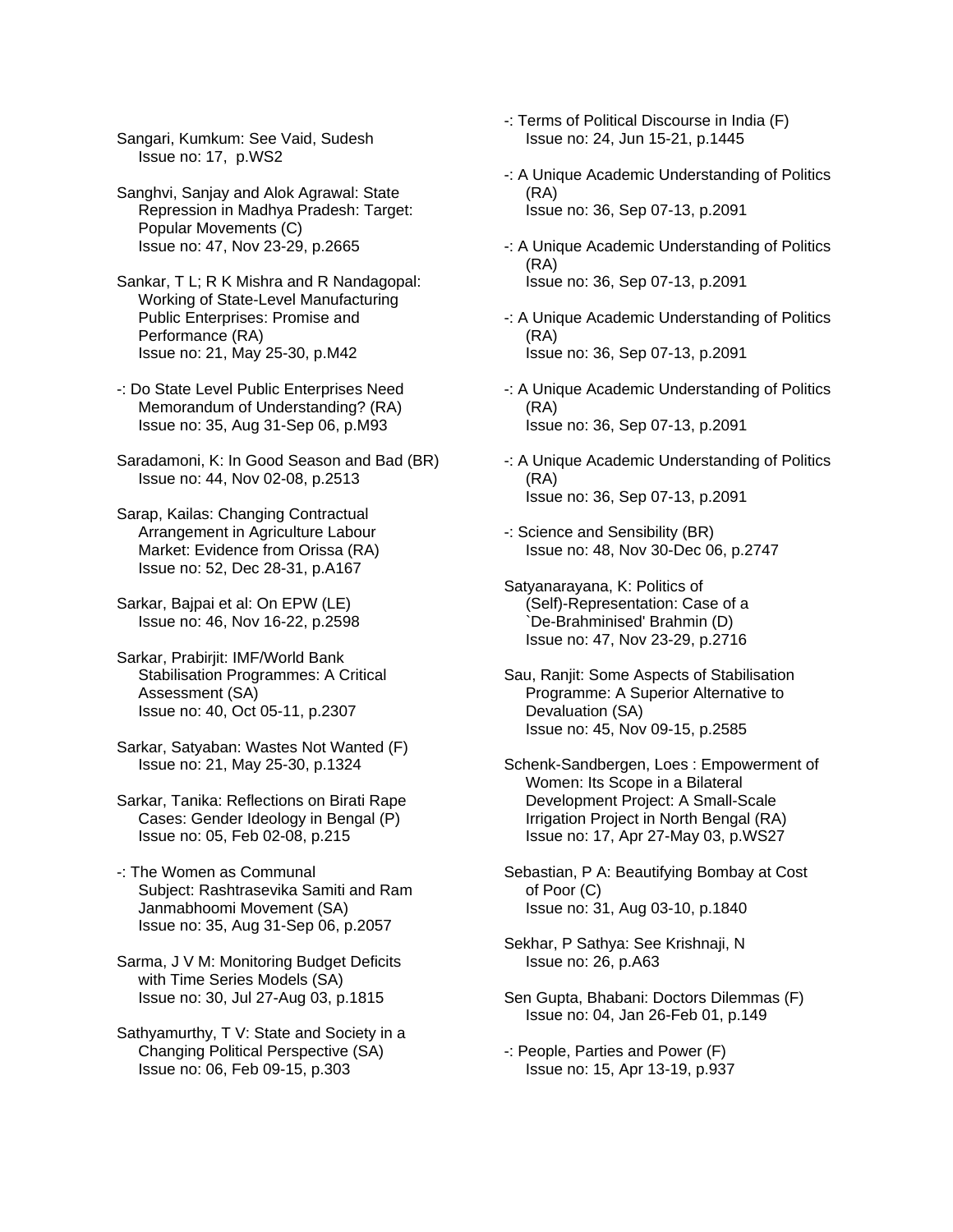- -: Power-Shift (F) Issue no: 26, Jun 29-Jul 05, p.1582
- -: Pakistan: Towards an Understanding (C) Issue no: 49, Dec 07-13, p.2798
- Sen Gupta, Suddhabrata: Sexual Politics of Television Mythology (C) Issue no: 45, Nov 09-15, p.2558
- Sen, Abhijit and C P Chandrasekhar: Balance of Payments Adjustment: Some Issues and Estimates (SA) Issue no: 11, Mar 10-29, p.655
- Sen, Arup Kumar: A Discourse on Nineteenth Century: Bengal (D) Issue no: 01, Jan 05-12, p.66
- -: Two Questions (LE) Issue no: 26, Jun 29-Jul 05, p.1570
- Sen, Gautam: Sex in the Empire (BR) Issue no: 26, Jun 29-Jul 05, p.1601
- Sen, Kunal: See Roy, Tirthankar Issue no: 16, p.1055
- Sen, Pronab: Growth Theories and Development Strategies: Lessons from Indian Experience (RA) Issue no: 30, Jul 27-Aug 02, p.PE62
- -: Monitoring Budget Deficits of Government: An Alternative Methodology (SA) Issue no: 46, Nov 16-22, p.2638
- Sen, S R: Electoral System: Urgency of Basic Reforms (P) Issue no: 06, Feb 09-15, p.282
- -: Reforming Our System of Government (P) Issue no: 09, Mar 02-09, p.485
- -: Command Economy and Market Economy (P) Issue no: 11, Mar 10-29, p.549
- -: Bangladesh: Retrospect and Prospect (P) Issue no: 13, Mar 30-Apr 05, p.825
- -: On Educating and Controlling (P) Issue no: 14, Apr 06-12, p.887
- -: Heartland and Borderland (P) Issue no: 20, May 18-24, p.1271
- -: Too Late, Too Little (P) Issue no: 22, Jun 01-08, p.1393
- -: The Price of Security (P) Issue no: 25, Jun 22-28, p.1528
- -: The Compleat Angler (P) Issue no: 29, Jul 20-26, p.1736
- -: Oligopoly in Oligarchy (P) Issue no: 36, Sep 07-13, p.2089
- Sen, Srila: The Left and Democracy (C) Issue no: 46, Nov 16-22, p.2614
- Sethi, Harsh: Justifying Hindu Hurt (BR) Issue no: 04, Jan 26-Jan 01, p.167
- -: Towards an Anthropology of Power (BR) Issue no: 19, May 11-17, p.1216
- -: The Puzzle That Is India (BR) Issue no: 43, Oct 26-Nov 01, p.2470
- Shah, A M: Job Reservations and Efficiency  $(C)$ Issue no: 29, Jul 20-26, p.1732
- Shah, Ghanshyam: Social Backwardness and Politics of Reservations (SA) Issue no: 11, Mar 10-29, p.601
- -: Tenth Lok Sabha Elections: BJPs Victory in Gujarat (C) Issue no: 51, Dec 21-27, p.2921
- Shah, Hasmukh: An Overview of the Petrochemical Industry in India (SA) Issue no: 01, Jan 05-12, p.AS19
- Shah, J C: Defendus-How? (D) Issue no: 42, Oct 19-25, p.2435
- Shah, Punalekar et al: Tribals' Rights (LE) Issue no: 14, Apr 06-12, p.854
- Shankar, D: Fratricidal Clashes or Class War? (LE) Issue no: 40, Oct 05-11, p.2270
- Shankari, Uma: Tanks: Major Problems in Minor Irrigation (RA) Issue no: 39, Sep 28-Oct 04, p.A115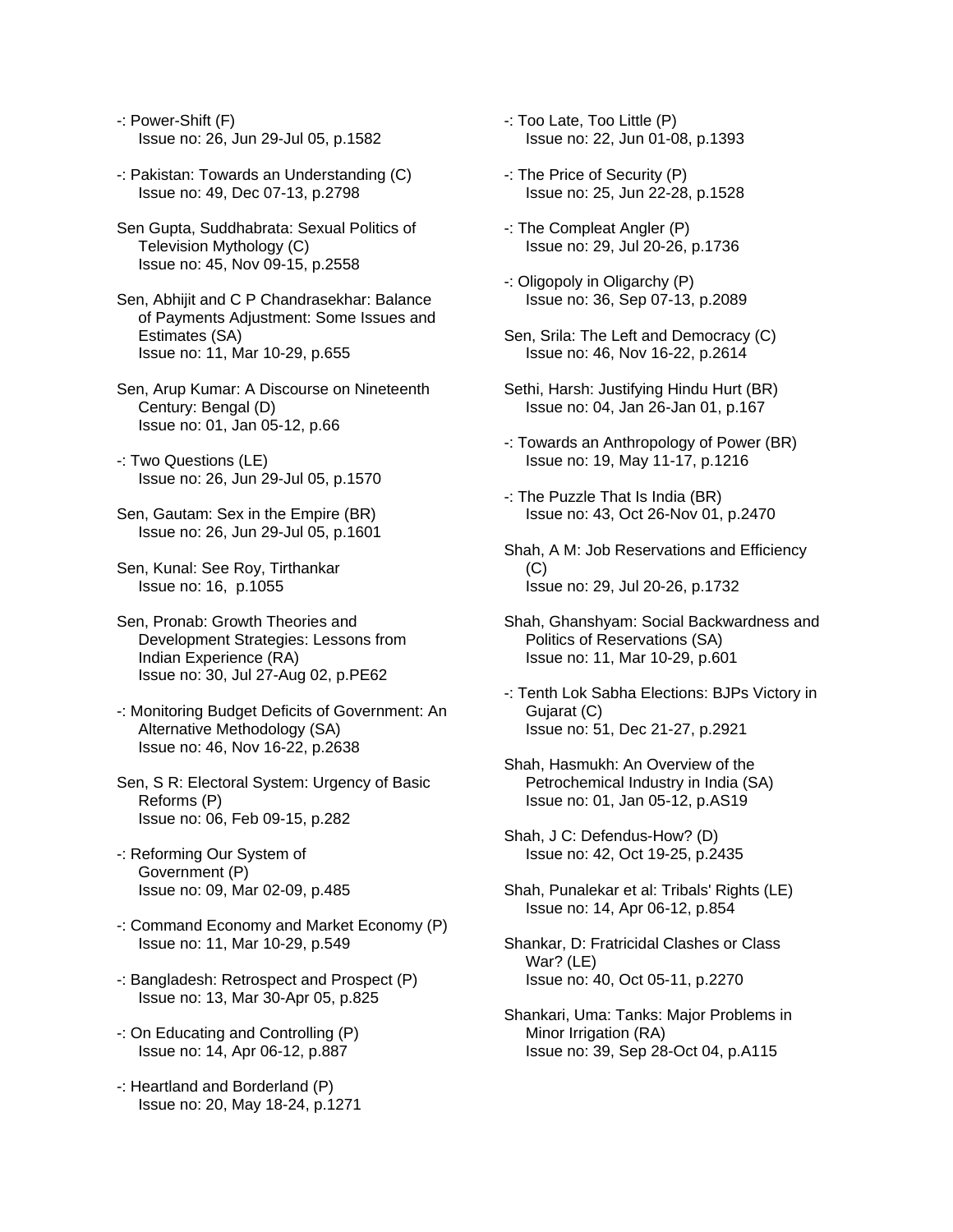- Shariff, Abusaleh: Demographic Variables and Structure of Poverty (BR) Issue no: 08, Feb 23-Mar 01, p.430
- Sharma, D P: Pundits Proved Wrong (C) Issue no: 33, Aug 17-23, p.1887
- -: Trade Dictates Cotton Prices (F) Issue no: 34, Aug 24-30, p.1943
- -: Record Crop Fails to Dampen Prices (F) Issue no: 35, Aug 31-Sep 06, p.2030
- -: Private Sector's Privateness (F) Issue no: 36, Sep 07-13, p.2074
- -: Textile Industry's False Alarm (F) Issue no: 37, Sep 14-20, p.2127
- -: Unbounded Optimism (F) Issue no: 39, Sep 28-Oct 04, p.2231
- -: Cotton Corporations Role (F) Issue no: 40, Oct 05-11, p.2274
- -: From Optimism to Anxiety (F) Issue no: 41, Oct 12-18, p.2331
- -: Gross Inadequacies (F) Issue no: 42, Oct 19-25, p.2388
- -: Very Different Scenario (F) Issue no: 43, Oct 26-Nov 01, p.2446
- -: No Relief for Consumers (F) Issue no: 44, Nov 02-08, p.2494
- -: Enthralled by liberalisation (F) Issue no: 45, Nov 09-15, p.2547
- -: Two Decades On (F) Issue no: 46, Nov 16-22, p.2602
- -: Edible Oils: New Season Outlook  $(F)$ Issue no: 47, Nov 23-29, p.2659
- -: Not Speculator's Doing Alone (F) Issue no: 48, Nov 30-Dec 06, p.2722
- -: Textile Export Prospects Hazy (F) Issue no: 49, Dec 07-13, p.2782
- -: Make-Believe Price Freeze (F) Issue no: 50, Dec 14-20, p.2846

-: Changed Mood (F) Issue no: 51, Dec 21-27, p.2911

- Sharma, K C: Depreciation Restriction: Revenue Potential and Impact on Corporate Sector (SA) Issue no: 29, Jul 20-26, p.1749
- Sharma, Kalpana: See Joseph, Ammu Issue no: 43, p.WS75
- Sharma, R N: Land Grab, Bombay Style: Urban Development in Vasai-Virar Hinterland of Bombay (F) Issue no: 08, Feb 23-Mar 01, p.413
- Shatrugna, M: Recurring Patterns: Andhra Pradesh (F) Issue no: 20, May 18-24, p.1257
- -: Two Elections, Not One: Andhra Pradesh (F) Issue no: 25, Jun 22-28, p.1511
- -: Distributing Favours among Friends: Andhra Pradesh (C) Issue no: 31, Aug 03-10, p.1839
- -: Road to Raktakshetram. Report from Chunduru (C) Issue no: 34, Aug 24-30, p.1967
- Shatrugna, M: Food for Thought: Two Weeks in Soviet Union (C) Issue no: 45, Nov 09-15, p.2561
- Sheng, Yap Kioe: See Shivakumar, M S Issue no: 08, p.M27
- Sheth, N R: What Is Wrong with Management Education (RA) Issue no: 48, Nov 30-Dec 06, p.M123
- Shiv Kumar, A K: UNDP's Human Development Index: A Computation for Indian States (C) Issue no: 41, Oct 12-18, p.2343
- Shivakumar, M S; Yap Kioe Sheng and Karl E Weber: Recruitment and Employment Practices in Construction Industry: A Case Study of Bangalore (RA) Issue no: 08, Feb 23-Mar 01, p.M27
- Shivamaggi, H B: Policy for Urban Co-operative Banks: Need for New Approach (C) Issue no: 45, Nov 09-15, p.2556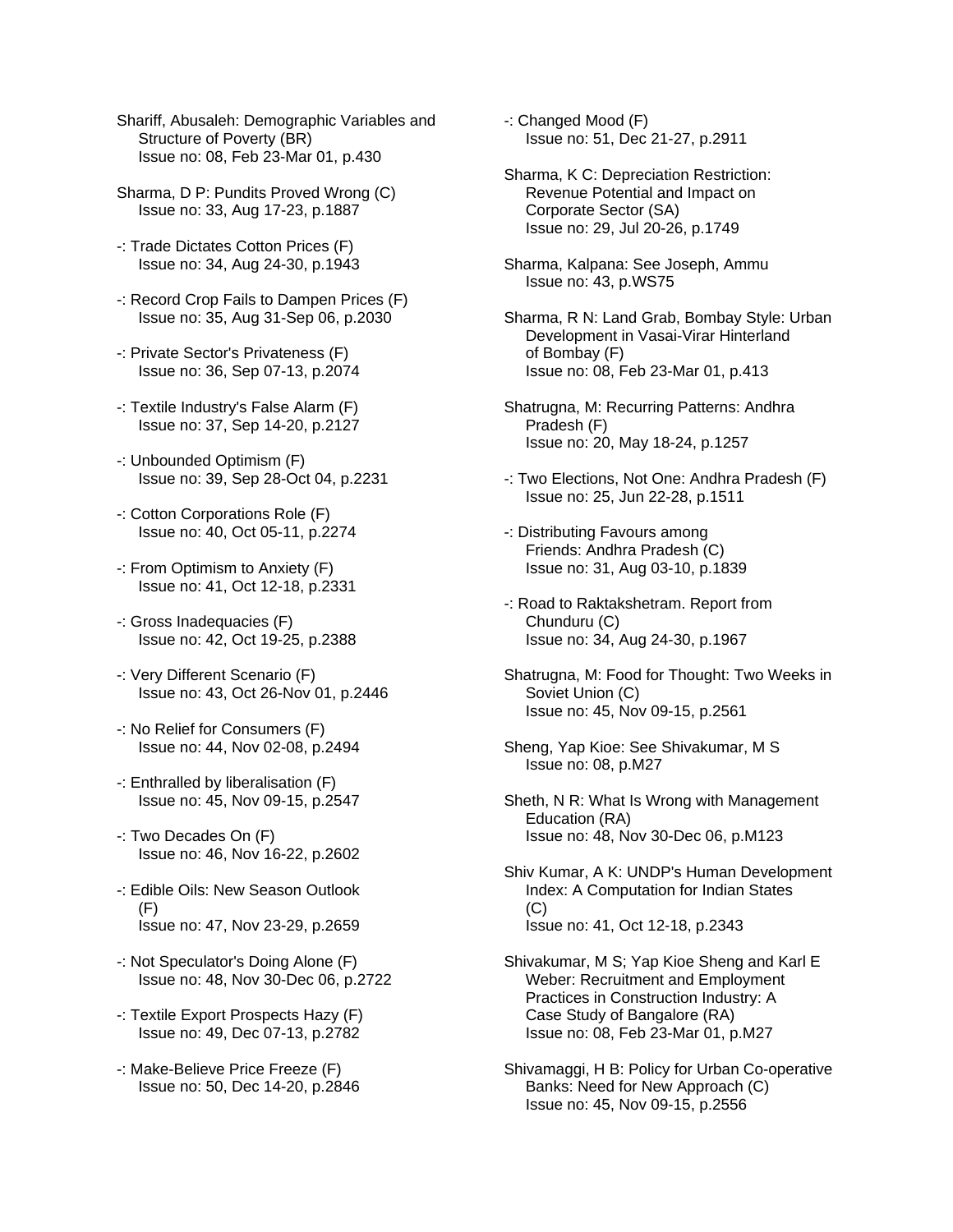Shool, S H: Land Encroachment in Bombay (C) Issue no: 44, Nov 02-08, p.2507

Shugenne, M: Crisis in Theory (BR) Issue no: 20, May 18-24, p.1274

Shukla, S: Literacy and Development: Retrospect and Tendencies (P) Issue no: 38, Sep 21-27, p.2195

Shukla, Sonal: Cultivating Minds: 19th Century Gujrati Women's Journals (RA) Issue no: 43, Oct 26-Nov 01, p.WS63

Shukla, Vibhooti: Rural Non-Farm Activity: A Regional Model and Its Empirical Application to Maharashtra (SA) Issue no: 45, Nov 09-15, p.2587

Sidhu, D S and Derek Byerlee: Technical Change and Wheat Productivity in Post-Green Revolution Punjab (RA) Issue no: 52, Dec 28-31, p.A159

Singh, Amrik: Ramamurti Report on Education in Retrospect (SA) Issue no: 26, Jun 29-Jul 05, p.1605

Singh, Balwant: Urgently Needed Reform (LE) Issue no: 14, Apr 06-12, p.854

Singh, Bhanwar: See Ramasubban, Radhika Issue no: 38, p.2216

Singh, Ghanshyam et al: Peaceful Demonstrators Arrested (LE) Issue no: 18, May 04-10, p.1122

-: Police Action against Dam Oustees (LE) Issue no: 21, May 25-30, p.1306

Singh, Kavaljit: Tribals Protest against Subarnarekha Dam (LE) Issue no: 22, Jun 01-08, p.1362

- -: Environmental Colonialism (LE) Issue no: 24, Jun 15-21, p.1426
- -: Oustees of Chandil Dam (LE) Issue no: 30, Jul 27-Aug 02, p.1770

Singh, Madanjeet: India's Dilemma (F) Issue no: 06, Feb 09-15, p.279

Singh, S N: See Taori, Kamal Issue no: 08, p.M21

Singh, Sukhpal: Third World Underdevelopment: Solutions from Within (BR) Issue no: 49, Dec 07-13, p.2811

Singh, Surendar: Some Aspects of Groundwater Balance in Punjab (RA) Issue no: 52, Dec 28-31, p.A146

Singh, V: Soviet Developments Anticipated (LE) Issue no: 26, Jun 29-Jul 05, p.1570

- Sinha, Dipankar: Information Game: Lesson from Gulf War (F) Issue no: 18, May 04-10, p.1147
- -: In Search of a New Paradigm (BR) Issue no: 45, Nov 09-15, p.2570
- Sinha, Sanjay: See Sinha, Saurabh Issue no: 35, p.M111
- Sinha, Saurabh and Sanjay Sinha: Leather Exports: An Illusory Boom? (RA) Issue no: 35, Aug 31-Sep 06, p.M111
- Sinha, Varesh: Gujarat: A Tourists Paradise (SA) Issue no: 01, Jan 05-12, p.AS7
- Siri: London Economic Summit (C) Issue no: 30, Jul 27-Aug 02, p.1792
- Sivaraman, B: This Mandalist Myopia (D) Issue no: 06, Feb 09-15, p.314

Smita: See Sunil Issue no: 52, p.2985

- Sofat, Rajesh: Aligarh Hospital `Massacre': Fact and Fiction (F) Issue no: 19, May 11-17, p.1205
- Somanathan, E: Deforestation, Property Rights and Incentives in Central Himalaya (RA) Issue no: 04, Jan 26-Feb 01, p.PE37
- -: Japan and Western Pacific Integration: Implications for World Order (SA) Issue no: 36, Sep 07-13, p.2101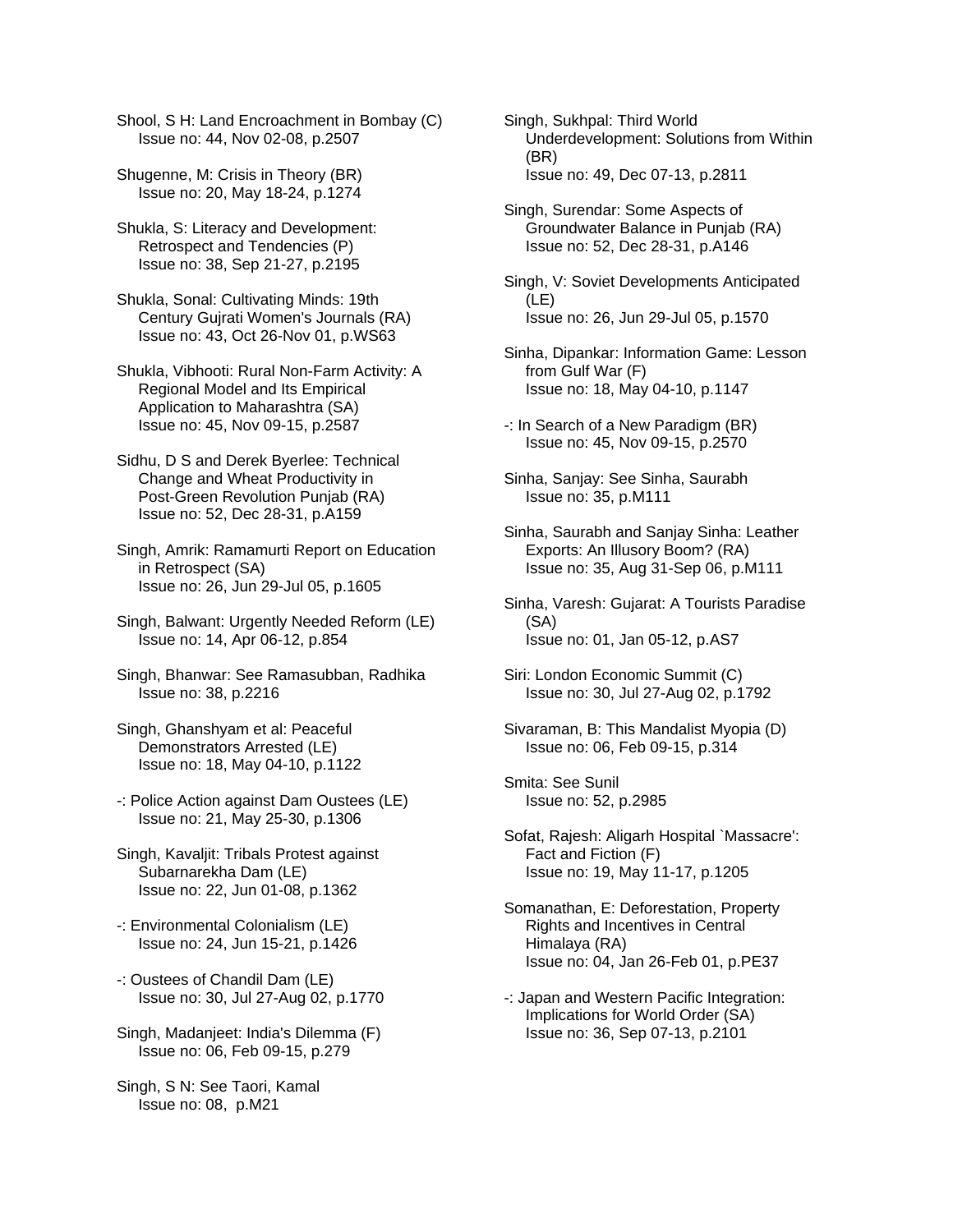Srinivas, Lakshmi: Land and Politics in India: Working of Urban Land Ceiling Act, 1976 (SA) Issue no: 43, Oct 26-Nov 01, p.2482

- Srinivas, M N: On Living in a Revolution (SA) Issue no: 13, Mar 30-Apr 05, p.833
- -: Venkataramanan Memorial Fund (LE) Issue no: 47, Nov 23-29, p.2654
- Srinivas, S R: Language of State Repression (LE) Issue no: 51, Dec 21-27, p.2906
- Srinivas, Smriti: In the Tracks of Isabella (D) Issue no: 47, Nov 23-29, p.2714
- Srinivasan, T N: Reform of Industrial and Trade Policies (P) Issue no: 37, Sep 14-20, p.2143
- -: On EPW (LE) Issue no: 38, Sep 21-27, p.2174
- Srinivasan, T N: Development Strategy (LE) Issue no: 52, Dec 28-31, p.2966
- Srivastava, Vinay Kumar: The Ethnographer and the People: Reflections on Field Work (SA) Issue no: 22, Jun 01-08, p.1408
- -: The Ethnographer and the People: Reflections on Field Work (SA) Issue no: 24, Jun 15-21, p.1475
- Srivatsan, R: Photography and Society: Icon Building in Action (SA) Issue no: 11, Mar 10-29, p.771
- Srnivasan, T N: Indian Development Strategy: An Exchange of Views (P) Issue no: 31, Aug 03-10, p.1850
- Stein, Burton: Towards an Indian Petty Bourgeoisie: Outline of an Approach (RA) Issue no: 04, Jan 26-Feb 01, p.PE9
- Streefkerk, Hein: Transformation in Bulsar: Suthars and Relevance of Caste (SA) Issue no: 21, May 25-30, p.1340

Subbarao, C V: State Terrorism (LE) Issue no: 50, Dec 14-20, p.2904

- Subbarao, K: See Kakwani, N Issue no: 24, p.1482
- Subbiah, A R: Reviving Shibboleths (LE) Issue no: 34, Aug 24-30, p.1938
- Subrahmanian, K K: Technological Capability under Economic Liberalism: Experience of Indian Industry in Eighties (RA) Issue no: 35, Aug 31-Sep 06, p.M87
- Subrahmanyam, K: Biased Interpretations (LE) Issue no: 25, Jun 22-28, p.1494
- Sudarshan, A: Lock-up Death at Madanpalle (LE) Issue no: 38, Sep 21-27, p.2174
- Sukumari, T R: See Murthy, G V S N Issue no: 21, p.M61
- Sundaram, S M: Soaring Stock Prices (D) Issue no: 18, May 04-10, p.1184
- Sunil and Smita: Atrocities at Bankhedi: Police-Forest Officers Nexus (C) Issue no: 52, Dec 28-31, p.2985
- Surendra, Lawrence: IMF and Accountability (BR) Issue no: 46, Nov 16-22, p.2625
- Surya: Pre-Election Police Terror (LE) Issue no: 27, Jul 06-13, p.1634
- Suryanarayana, M H: See Mahendra Dev, S Issue no: 41, p.2357
- Suvarchala, G: See Rajasekhar, D Issue no: 30, p.1819
- Suvrathan, P I: Machine Tool Industry: Export Performance and Prospects (RA) Issue no: 08, Feb 23-Mar 01, p.M13
- Swaminathan, Mina: Child Care Services in Tamil Nadu (C) Issue no: 52, Dec 28-31, p.2988
- Swaminathan, Padmini: Science and Technology for Women: A Critique of Policy (SA) Issue no: 01, Jan 05-12, p.59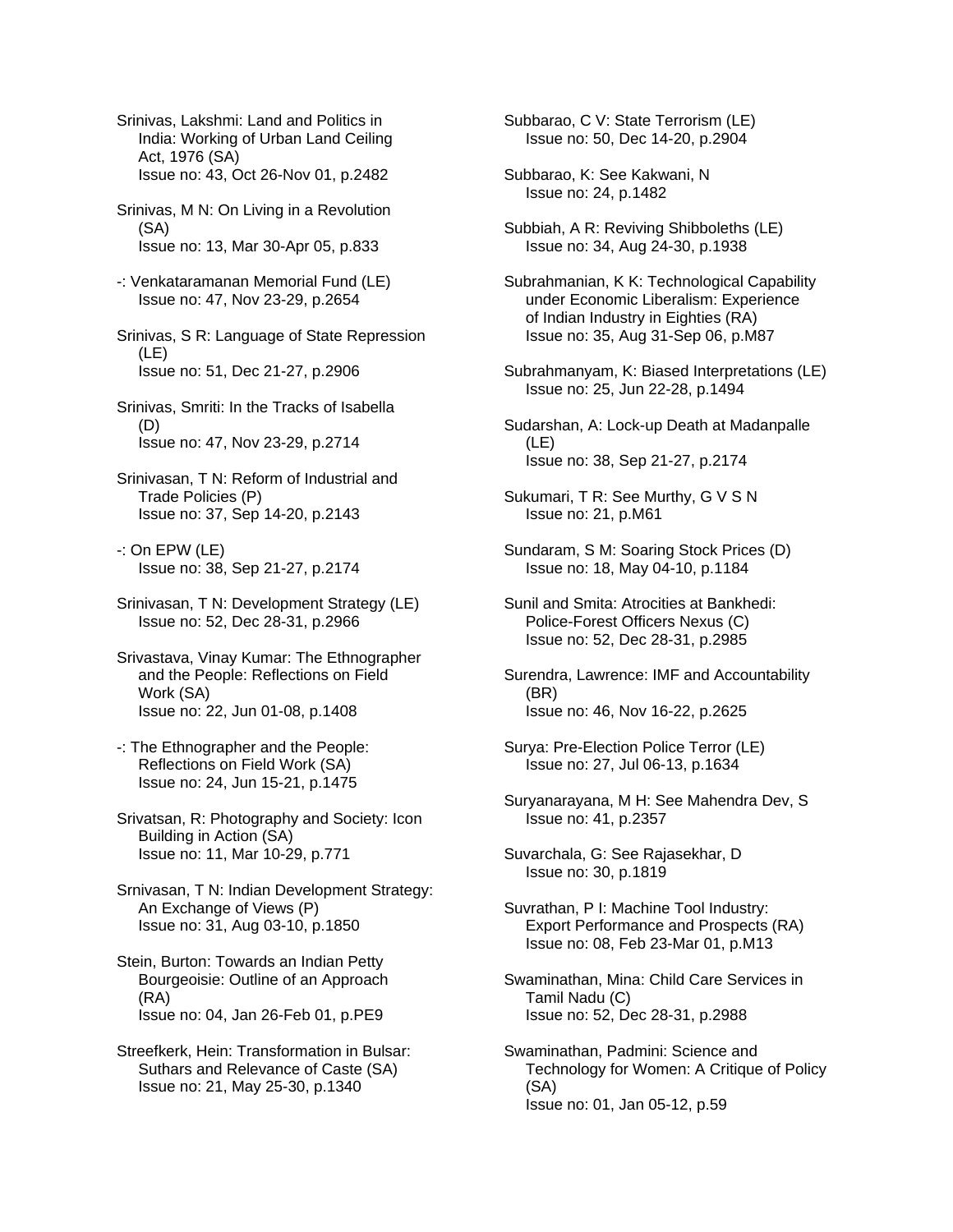-: Industrial Policy Statement: Missing Dimension (C) Issue no: 39, Sep 28-Oct 04, p.2237

Tadas, G A: See Nambiar, R G Issue no: 19, p.1219

Tajbakhsh, Kian: Marxism and Crisis of Communist Ideology (D) Issue no: 33, Aug 17-23, p.1934

Talwalker, Clair: No Place Like Home (F) Issue no: 16, Apr 20-26, p.1027

Talwalker, Clare: Security Forces Abuse Human Rights: AI Report on Oinam (F) Issue no: 03, Jan 19-25, p.89

Tandon, Yash: Political Economic of Stuggles for Democracy and Human Rights in Africa (SA) Issue no: 25, Jun 22-28, p.1554

Taori, Kamal and S N Singh: Marketing Rural Industry Products: Experiments and Experiences in Uttar Pradesh (RA) Issue no: 08, Feb 23-Mar 01, p.M21

Tendulkar, S D: See Minhas, B S Issue no: 27, p.1673

Tendulkar, Suresh D and L R Jain: Change in Number of Rural and Urban Poor between 1970-71 and 1983 (SA) Issue no: 11, Mar 10-29, p.709

Thakurta, Tapti Guha: Women as `Calendar Art' Icons: Emergence of Pictorial Stereotype in Colonial India (RA) Issue no: 43, Oct 26-Nov 01, p.WS91

Thapan, Meenakshi: Sociology in India: A View from Within (SA) Issue no: 19, May 11-17, p.1229

Thekaekara, Mari Marcel: Undermining Tribal Culture? (F) Issue no: 01, Jan 05-12, p.26

Thomas, K M: Towards Consensual Politics (LE) Issue no: 35, Aug 31-Sep 06, p.2026

Thussu, Daya Kishan: Telling Only Half the Story: Gulf in the Media (F) Issue no: 03, Jan 19-25, p.93

Tirumalesh, K V: Writing-English versus Writing-in-English: New Notes on an Old Theme (C) Issue no: 47, Nov 23-29, p.2670

Tornquist, Olle: Communists and Democracy in the Philippines (SA) Issue no: 27, Jul 06-13, p.1683

-: Communists and Democracy in the Philippines (SA) Issue no: 29, Jul 20-26, p.1757

Tyabji, Nasir: Plain Tales of This Raj (BR) Issue no: 27, Jul 06-13, p.1670

Unnayan: For Baliapal! (LE) Issue no: 20, May 18-24, p.1246

Unni, Jeemol: Regional Variations in Rural Non-Agricultural Employment: An Exploratory Analysis (SA) Issue no: 03, Jan 19-25, p.109

Unnithan-Kumar, Maya: Gender and Tribal Identity in Western India (RA) Issue no: 17, Apr 27-May 03, p.WS36

Vaid, Sudesh and Kumkum Sangari: Institutions, Beliefs, Ideologies: Widow Immolation in Contemporary Rajasthan (RA) Issue no: 17, Apr 27-May 03, p.WS2

Vallon, Jacques: Countdown Has Begun for Bush (F) Issue no: 05, Feb 02-08, p.213

Vanaik, Achin: Examining the Ayodhya Conflict (BR) Issue no: 17, Apr 27-May 03, p.1099

-: US-USSR Relationship: The Long View (SA) Issue no: 50, Dec 14-20, p.2885

Vandana Shiva: Biotechnology Development and Coservation of Biodiversity (P) Issue no: 48, Nov 30-Dec 06, p.2740

Varma, Jayanth R: See Barua, Samir K Issue no: 21, p.M55

Velayudhan, Meera: Gender Ideology in Bengal (D) Issue no: 19, May 11-17, p.1243